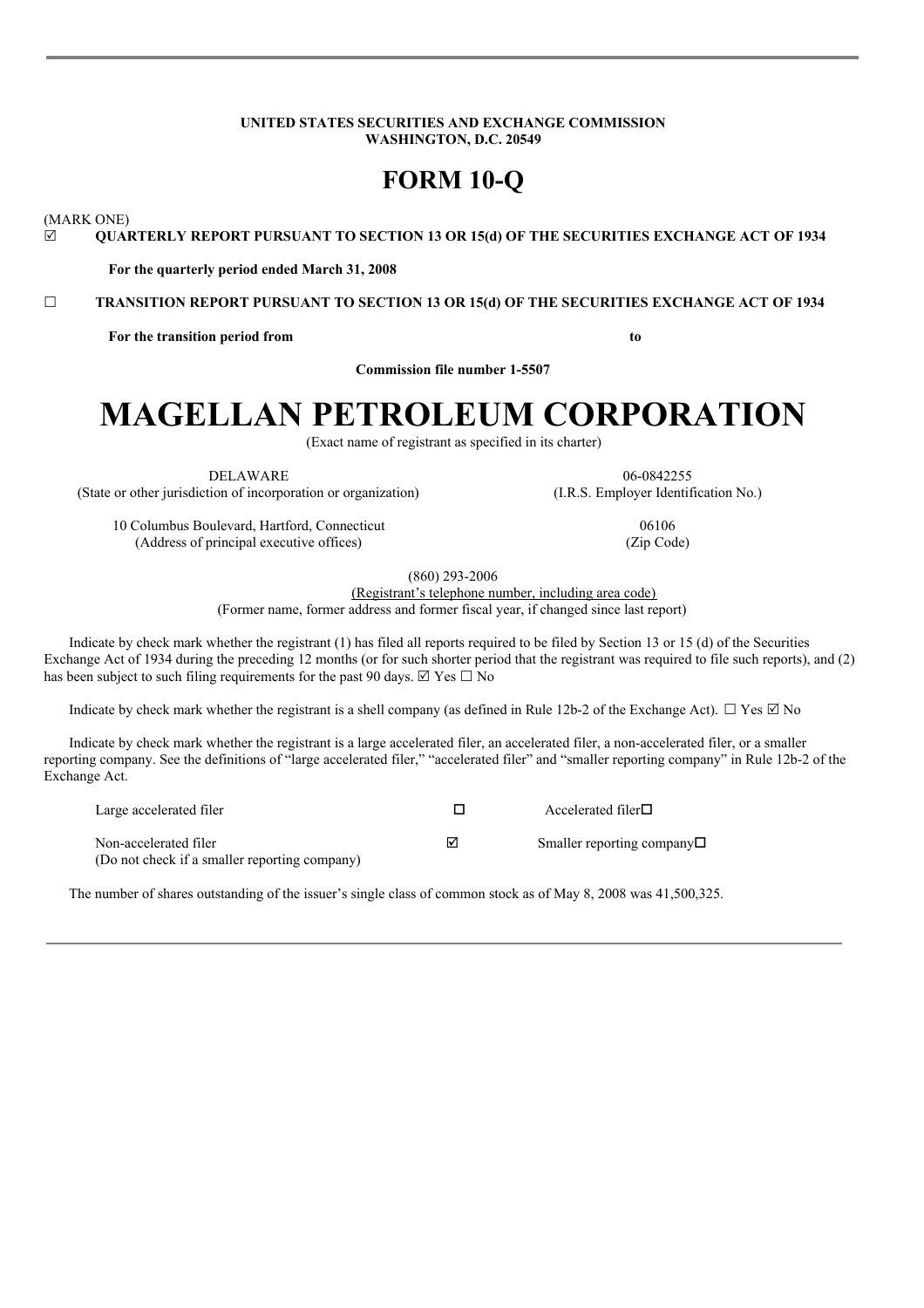## MAGELLAN PETROLEUM CORPORATION

## FORM 10-Q

## March 31, 2008

## TABLE OF CONTENTS

|                                                                                                             | <b>PAGE</b> |
|-------------------------------------------------------------------------------------------------------------|-------------|
| PART I — FINANCIAL INFORMATION                                                                              |             |
| <b>ITEM 1 Condensed consolidated financial statements (unaudited)</b>                                       | 3           |
| Condensed consolidated balance sheets at March 31, 2008 and June 30, 2007                                   |             |
| Condensed consolidated statements of operations for the three and nine months ended March 31, 2008 and 2007 |             |
| Condensed consolidated statements of cash flows for the nine months ended March 31, 2008 and 2007           |             |
| Notes to condensed consolidated financial statements                                                        | 6           |
| <b>ITEM 2 Management's Discussion and Analysis of Financial Condition and Results of Operations</b>         | 10          |
| ITEM 3 Quantitative and Qualitative Disclosures About Market Risk                                           | 16          |
| <b>ITEM 4 Controls and Procedures</b>                                                                       | 17          |
| <b>PART II — OTHER INFORMATION</b>                                                                          |             |
| <b>ITEM 1 Legal Proceedings</b>                                                                             | 18          |
| ITEM 2 Unregistered Sales of Equity Securities and Use of Proceeds                                          | 18          |
| <b>ITEM 6 Exhibits</b>                                                                                      | 19          |
| Exhibit 10.1 Deed of Settlement dated February 7, 2008                                                      | 19          |
| <b>Signatures</b>                                                                                           | 20          |
| Certifications                                                                                              | 21          |
| <b>EX-31: CERTIFICATIONS</b>                                                                                | 21          |
| <b>EX-32: CERTIFICATIONS</b>                                                                                | 22          |
|                                                                                                             |             |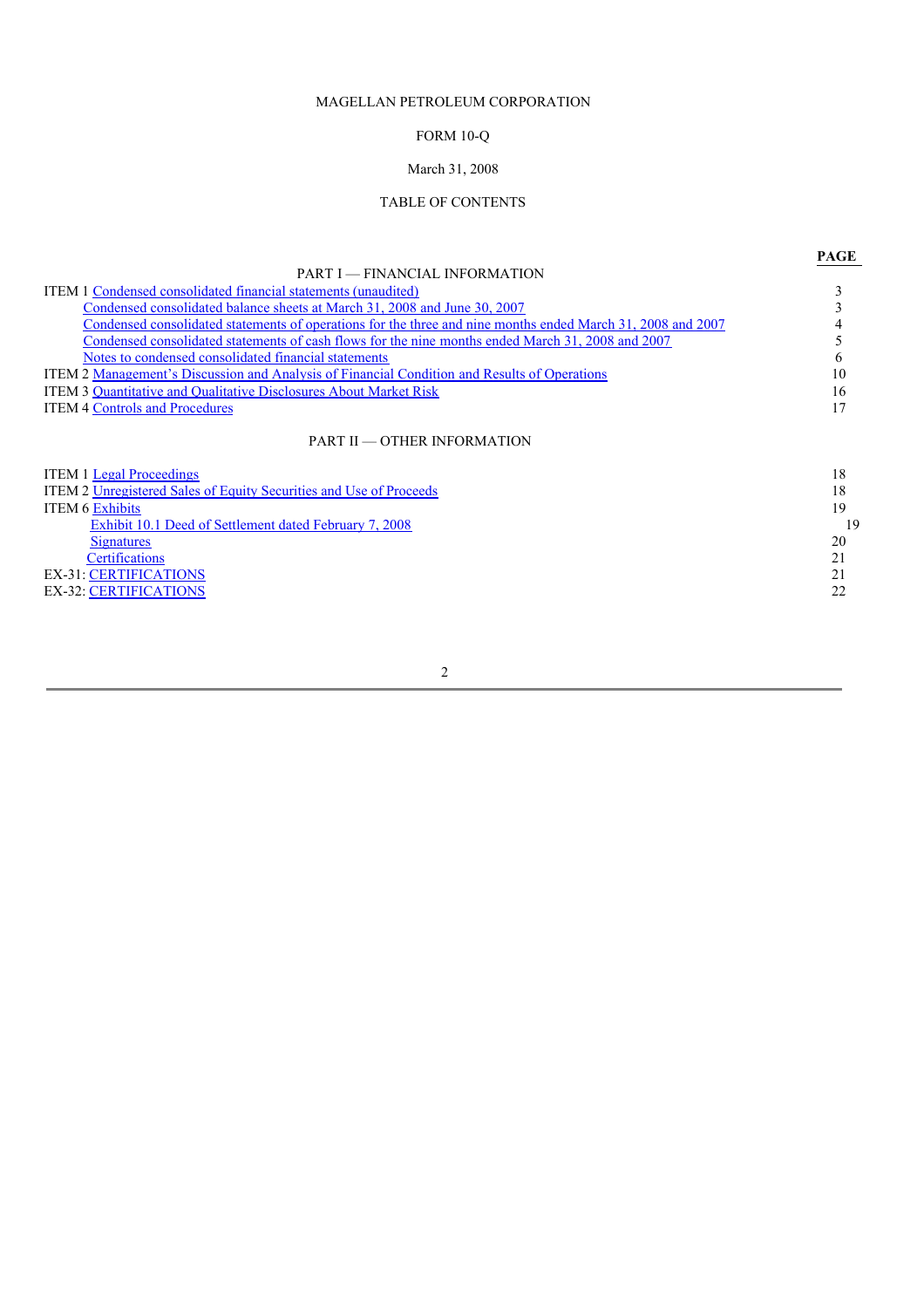#### MAGELLAN PETROLEUM CORPORATION FORM 10-Q PART I - FINANCIAL INFORMATION

## ITEM 1 FINANCIAL STATEMENTS

## CONDENSED CONSOLIDATED BALANCE SHEETS

|                                                                                                 | March 31,<br>2008               | <b>JUNE 30,</b><br>2007   |
|-------------------------------------------------------------------------------------------------|---------------------------------|---------------------------|
|                                                                                                 | (UNAUDITED)                     | (NOTE)                    |
| <b>ASSETS</b>                                                                                   |                                 |                           |
| Current assets:                                                                                 |                                 |                           |
| Cash and cash equivalents                                                                       | \$<br>25,969,118                | \$28,470,448              |
| Accounts receivable — Trade (net of allowance for doubtful accounts of \$88,828 and \$69,658 at |                                 |                           |
| March 31, 2008 and June 30, 2007, respectively)                                                 | 6,691,969                       | 5,044,258                 |
| Marketable securities                                                                           | 2,418,884                       | 2,974,280                 |
| Inventories                                                                                     | 1,278,070                       | 702,356                   |
| Other assets                                                                                    | 416,428                         | 378,808                   |
| Total current assets                                                                            | 36,774,469                      | 37,570,150                |
| Deferred income taxes                                                                           | 1,780,742                       | 2,300,830                 |
| Marketable securities                                                                           | 250,000                         | 1,403,987                 |
| Property and equipment, net:                                                                    |                                 |                           |
| Oil and gas properties (successful efforts method)                                              | 132,094,982                     | 120,734,449               |
| Land, buildings and equipment                                                                   | 3,140,188                       | 2,846,433                 |
| Field equipment                                                                                 | 993,000                         | 912,396                   |
|                                                                                                 | 136,228,170                     | 124,493,278               |
| Less accumulated depletion, depreciation and amortization                                       | (100, 474, 743)                 | (84, 172, 522)            |
| Net property and equipment                                                                      | 35,753,427                      | 40,320,756                |
| Goodwill                                                                                        | 4,020,706                       | 4,020,706                 |
| <b>Total</b> assets                                                                             | 78,579,344<br>\$                | 85,616,429<br>\$          |
| LIABILITIES AND STOCKHOLDERS' EQUITY                                                            |                                 |                           |
| Current liabilities:                                                                            |                                 |                           |
| Accounts payable                                                                                | \$<br>1,449,199                 | \$<br>5,313,653           |
| Accounts payable-working interest partners                                                      | 368,171                         | 222,883                   |
| <b>Accrued liabilities</b>                                                                      | 1,580,657                       | 1,382,320                 |
| Income taxes payable                                                                            | 214,112                         | 1,647,137                 |
| Total current liabilities                                                                       | 3,612,139                       | 8,565,993                 |
| Long term liabilities:                                                                          |                                 |                           |
| Deferred income taxes                                                                           | 2,721,859                       | 3,518,990                 |
| Other long term liabilities                                                                     | 43,068                          | 100,578                   |
| Asset retirement obligations                                                                    | 10,884,307                      | 9,456,088                 |
| Total long term liabilities                                                                     | 13,649,234                      | 13,075,656                |
| Commitments                                                                                     |                                 |                           |
| Stockholders' equity:                                                                           |                                 |                           |
| Common stock, par value \$.01 per share:                                                        |                                 |                           |
| Authorized 200,000,000 shares, outstanding 41,500,325                                           | 415,001                         | 415,001                   |
| Capital in excess of par value                                                                  | 73,216,143                      | 73,153,002                |
| Accumulated deficit                                                                             | (21, 560, 359)                  | (13,965,849)              |
| Accumulated other comprehensive income                                                          | 9,247,186                       | 4,372,626                 |
| Total stockholders' equity                                                                      | 61,317,971                      | 63,974,780                |
| Total liabilities and stockholders' equity                                                      | $\boldsymbol{\$}$<br>78,579,344 | $\mathbb S$<br>85,616,429 |

Note: The balance sheet at June 30, 2007 has been derived from the audited consolidated financial statements at that date.

See accompanying notes.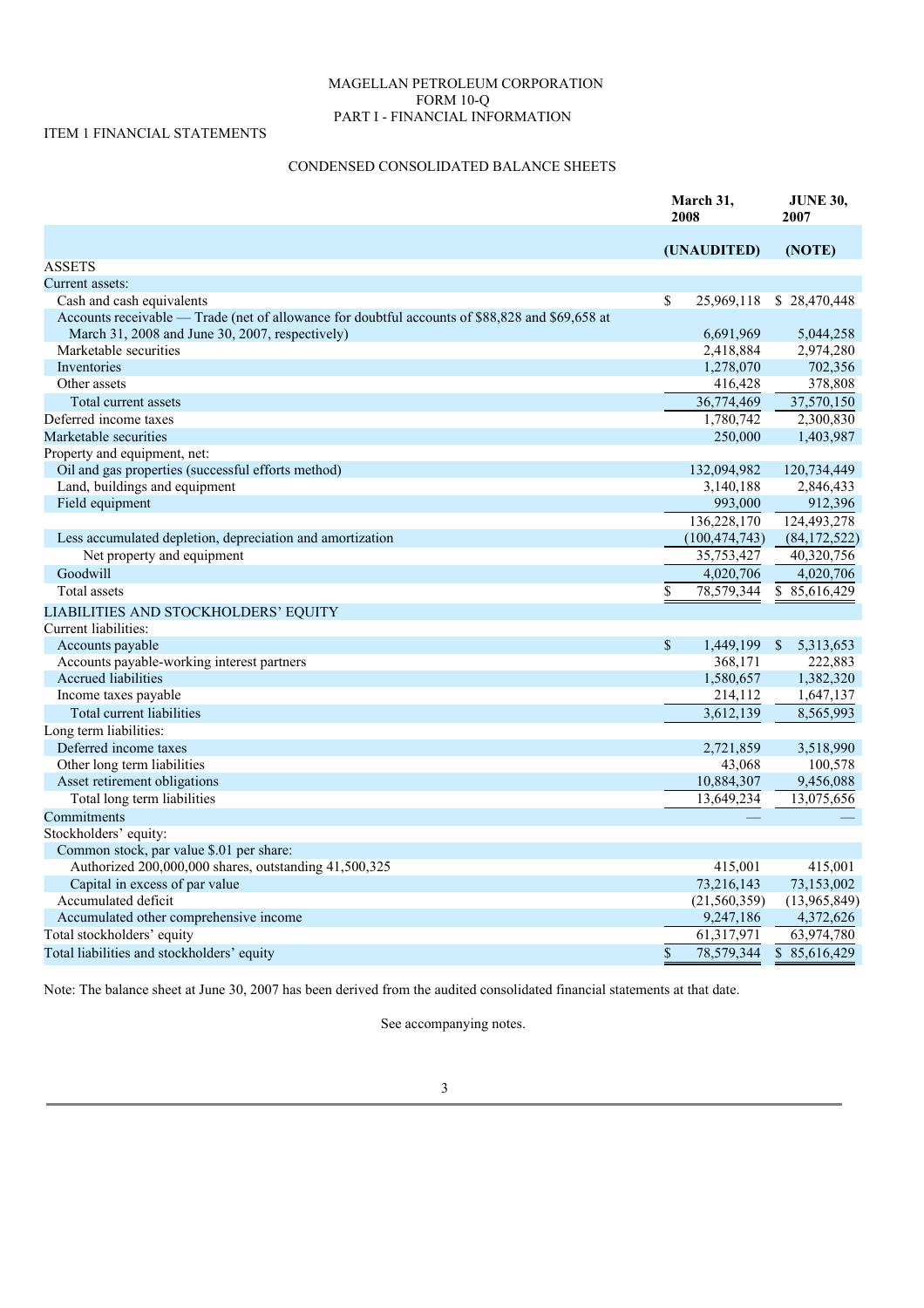## MAGELLAN PETROLEUM CORPORATION FORM 10-Q

## PART I - FINANCIAL INFORMATION

## ITEM 1 FINANCIAL STATEMENTS

## CONDENSED CONSOLIDATED STATEMENTS OF OPERATIONS (unaudited)

|                                                 |               | <b>THREE MONTHS</b><br><b>ENDED</b><br>March 31, |              |            |              | <b>NINE MONTHS ENDED</b> |              |               |
|-------------------------------------------------|---------------|--------------------------------------------------|--------------|------------|--------------|--------------------------|--------------|---------------|
|                                                 | 2008          |                                                  | 2007         |            | 2008         |                          |              | 2007          |
| <b>REVENUES:</b>                                |               |                                                  |              |            |              |                          |              |               |
| Oil sales                                       | $\mathcal{S}$ | 4,442,241                                        | $\mathbb{S}$ | 2,305,562  | <sup>S</sup> | 14,062,782               | $\mathbb{S}$ | 8,458,469     |
| Gas sales                                       |               | 4,433,188                                        |              | 3,879,437  |              | 13,195,352               |              | 11,773,787    |
| Other production related revenues               |               | 660,634                                          |              | 663,624    |              | 1,973,843                |              | 1,853,616     |
| Total revenues                                  |               | 9,536,063                                        |              | 6,848,623  |              | 29,231,977               |              | 22,085,872    |
| <b>COSTS AND EXPENSES:</b>                      |               |                                                  |              |            |              |                          |              |               |
| Production costs                                |               | 1,801,975                                        |              | 1,535,250  |              | 6,425,232                |              | 5,132,656     |
| Exploration and dry hole costs                  |               | 334,651                                          |              | 1,568,280  |              | 3,072,242                |              | 4,541,543     |
| Salaries and employee benefits                  |               | 395,685                                          |              | 341,105    |              | 1,216,034                |              | 1,051,207     |
| Depletion, depreciation and amortization        |               | 2,914,218                                        |              | 2,267,722  |              | 8,871,864                |              | 7,032,541     |
| Auditing, accounting and legal services         |               | 215,394                                          |              | 114,106    |              | 773,497                  |              | 438,115       |
| Accretion expense                               |               | 180,461                                          |              | 136,883    |              | 526,849                  |              | 403,062       |
| Shareholder communications                      |               | 98,762                                           |              | 114,320    |              | 300,050                  |              | 350,210       |
| Loss (gain) on sale of field equipment          |               | 3,209                                            |              | (7, 772)   |              | (23,748)                 |              | (7,966)       |
| Other administrative expenses                   |               | 883,221                                          |              | 638,308    |              | 2,524,866                |              | 1,806,083     |
| Total costs and expenses                        |               | 6,827,576                                        |              | 6,708,202  |              | 23,686,886               |              | 20,747,451    |
| Operating income                                |               | 2,708,487                                        |              | 140.421    |              | 5,545,091                |              | 1,338,421     |
| Interest income                                 |               | 500,121                                          |              | 437,780    |              | 1,559,200                |              | 1,208,693     |
| Income before income taxes                      |               | 3,208,608                                        |              | 578,201    |              | 7,104,291                |              | 2,547,114     |
| Income tax provision                            |               | (1,520,165)                                      |              | (292, 274) |              | (14,698,801)             |              | (1, 238, 958) |
| NET INCOME (LOSS)                               |               | 1,688,443                                        |              | 285,927    |              | (7, 594, 510)            |              | 1,308,156     |
| Average number of shares outstanding            |               |                                                  |              |            |              |                          |              |               |
| <b>Basic</b>                                    |               | 41,500,325                                       |              | 41,500,325 |              | 41,500,325               |              | 41,500,325    |
| Diluted                                         |               | 41,500,325                                       |              | 41,500,325 |              | 41,500,325               |              | 41,500,325    |
| NET INCOME (LOSS) PER SHARE (BASIC AND DILUTED) | \$            | 0.04                                             | \$           | 0.01       | \$           | (0.18)                   | \$           | 0.03          |

See accompanying notes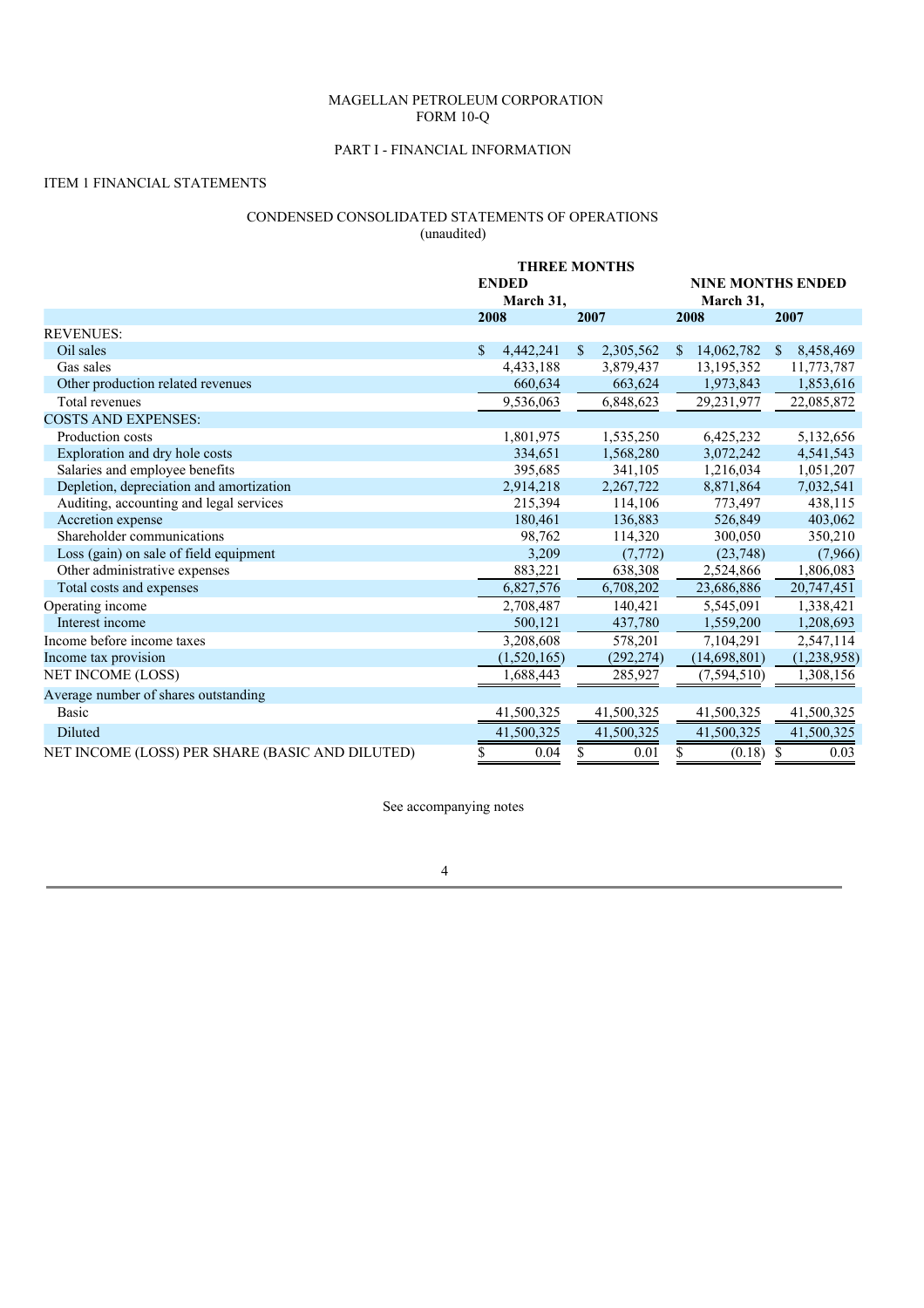## MAGELLAN PETROLEUM CORPORATION FORM 10-Q

## PART I - FINANCIAL INFORMATION

## ITEM 1 FINANCIAL STATEMENTS

## CONDENSED CONSOLIDATED STATEMENTS OF CASH FLOWS

(unaudited)

|                                                                                 |                   | <b>NINE MONTHS</b> |
|---------------------------------------------------------------------------------|-------------------|--------------------|
|                                                                                 | <b>ENDED</b>      |                    |
|                                                                                 | March 31,         |                    |
|                                                                                 | 2008              | 2007               |
| <b>OPERATING ACTIVITIES:</b>                                                    |                   |                    |
| Net (loss) income                                                               | (7,594,510)<br>\$ | 1,308,156          |
| Adjustments to reconcile net loss to net cash provided by operating activities: |                   |                    |
| Gain from sale of field equipment                                               | (23,748)          | (7,966)            |
| Depletion, depreciation and amortization                                        | 8,871,864         | 7,032,541          |
| Accretion expense                                                               | 526,849           | 403,062            |
| Deferred income taxes                                                           | (104,091)         | 1,489,402          |
| Stock option expense                                                            | 63,141            | 7,425              |
| Exploration and dry hole costs                                                  | 2,987,642         | 4,175,072          |
| Increase (decrease) in operating assets and liabilities:                        |                   |                    |
| Accounts receivable                                                             | (1, 125, 828)     | 481,149            |
| Other assets                                                                    | (37,620)          | (65,669)           |
| Inventories                                                                     | (488, 235)        | 60,385             |
| Accounts payable and accrued liabilities                                        | (3,557,981)       | (773, 378)         |
| Income taxes payable                                                            | (1,633,867)       | (950, 714)         |
| Net cash (used) provided by operating activities                                | (2,116,384)       | 13,159,465         |
| <b>INVESTING ACTIVITIES:</b>                                                    |                   |                    |
| Proceeds from sale of field equipment                                           | 23,748            | 7,966              |
| Additions to property and equipment                                             | (1,584,871)       | (5,712,509)        |
| Oil and gas exploration activities                                              | (2,987,642)       | (4,175,072)        |
| Marketable securities matured                                                   | 3,229,718         | 1,322,270          |
| Marketable securities purchased                                                 | (1,520,335)       | (4,761,442)        |
| Net cash used in investing activities                                           | (2,839,382)       | (13,318,787)       |
| <b>FINANCING ACTIVITIES:</b>                                                    |                   |                    |
| Net cash used in financing activities                                           |                   |                    |
| Effect of exchange rate changes on cash and cash equivalents                    | 2,454,436         | 2,822,762          |
| Net (decrease) increase in cash and cash equivalents                            | (2,501,330)       | 2,663,440          |
| Cash and cash equivalents at beginning of period                                | 28,470,448        | 21,882,882         |
| CASH AND CASH EQUIVALENTS AT END OF PERIOD                                      | \$25,969,118      | \$24,546,322       |
| Cash Payments:                                                                  |                   |                    |
| Income taxes                                                                    | 12,544,235        | 987,946            |
| Interest                                                                        | 3,893,014         |                    |
|                                                                                 |                   |                    |
| Supplemental Schedule of Noncash Investing and Financing Activities:            |                   |                    |
| Revision to estimate of asset retirement obligations                            | 42,882            | 224,044            |
| Asset retirement obligation liabilities incurred                                |                   | 304,896            |
| Accounts payable related to property and equipment                              | 1.100.954         | 1,165,368          |

See accompanying notes.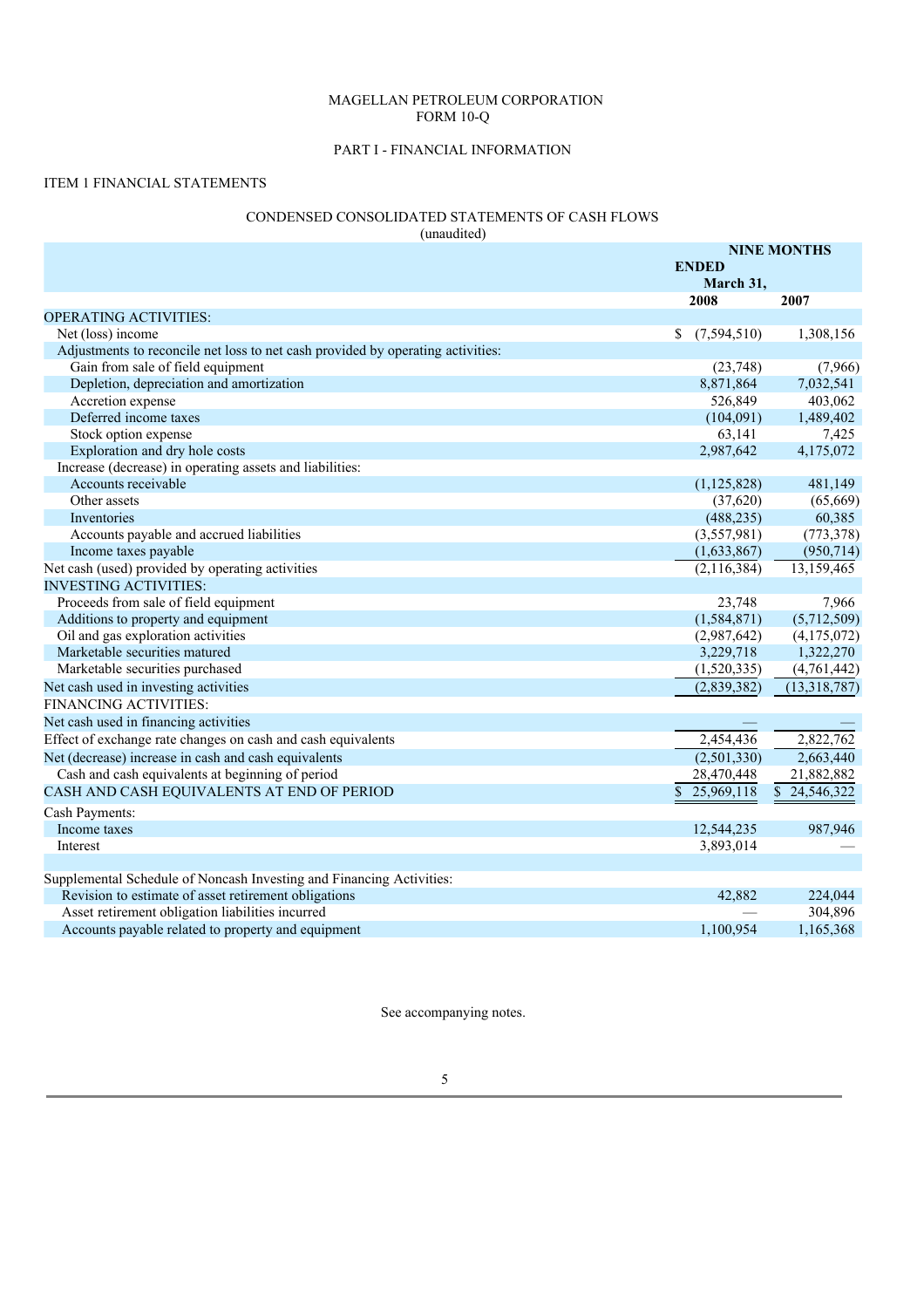#### MAGELLAN PETROLEUM CORPORATION FORM 10-Q PART I - FINANCIAL INFORMATION

## ITEM 1 NOTES TO CONDENSED CONSOLIDATED FINANCIAL STATEMENTS

#### Note 1. Basis of Presentation

Magellan Petroleum Corporation (the "Company" or "MPC") is engaged in the sale of oil and gas and the exploration for and development of oil and gas reserves. MPC's principal asset is a 100% equity interest in its subsidiary, Magellan Petroleum Australia Limited ("MPAL"). MPAL's major assets are two petroleum production leases covering the Mereenie oil and gas field (35% working interest), one petroleum production lease covering the Palm Valley gas field (52% working interest), three petroleum production leases covering the Nockatunga oil field (41% working interest) and eleven licenses in the United Kingdom, three of which are operating licenses. Both the Mereenie and Palm Valley fields are located in the Amadeus Basin in the Northern Territory of Australia. The Nockatunga field is located in the Cooper Basin in South Australia. The Palm Valley Darwin contract expires in January, 2012 and the Mereenie contracts expire in June, 2009. The United Kingdom licenses are located in Southern England. MPC has a direct 2.67% carried interest in the Kotaneelee gas field in the Yukon Territory of Canada.

The accompanying unaudited condensed consolidated financial statements include the accounts of MPC and MPAL, collectively the Company, and have been prepared in accordance with accounting principles generally accepted in the United States for interim financial information and with the instructions to Form 10-Q and Rule 10-01 of Regulation S-X. Accordingly, they do not include all of the information and footnotes required by generally accepted accounting principles for complete financial statements. In the opinion of management, all adjustments considered necessary for a fair presentation have been included. All such adjustments are of a normal recurring nature. Operating results for the three and nine months ended March 31, 2008 are not necessarily indicative of the results that may be expected for the year ending June 30, 2008. For further information, refer to the consolidated financial statements and footnotes thereto included in the Company's Annual Report on Form 10-K for the year ended June 30, 2007. All amounts presented are in United States dollars, unless otherwise noted.

#### *Recent Accounting Pronouncements*

In September 2006, the Financial Accounting Standards Board ("FASB") issued Statement of Financial Accounting Standards No. 157, "Fair Value Measurements" ("SFAS 157"). SFAS 157 defines fair value, establishes a framework for measuring fair value in generally accepted accounting principles and expands disclosures about fair value measurements. This Statement applies under other accounting pronouncements that require or permit fair value measurements, the FASB having previously concluded in those accounting pronouncements that fair value is the relevant measurement attribute. Accordingly, this Statement does not require any new fair value measurements. SFAS 157 is effective for the Company beginning July 1, 2008 for financial asset and liabilities and July 1, 2009 for nonfinancial assets and liabilities. The Company is currently evaluating the impact, if any, the adoption of SFAS 157 will have on its consolidated financial position, results of operations and cash flows.

In February 2007, the FASB issued Statement of Financial Accounting Standards No. 159 "The Fair Value Option for Financial Assets and Financial Liabilities," ("SFAS 159"). SFAS 159 provides companies with an option to report selected financial assets and financial liabilities at fair value. Unrealized gains and losses on items for which the fair value option has been elected are reported in earnings at each subsequent reporting date. SFAS 159 is effective for the Company beginning July 1, 2008. The Company is currently in the process of evaluating the impact of adopting SFAS 159 on its consolidated financial statements.

#### Note 2. Stock Options

The Company's Stock Option Plan provides for options to be granted at a price of not less than fair value on the date of grant and for a term of not greater than ten years. As of March 31, 2008, 295,000 options were available for future issuance under the Plan.

The following is a summary of option transactions for the period from June 30, 2006 through March 31, 2008:

| <b>Options Outstanding</b><br><b>Dates</b> |  | <b>Expiration</b> | <b>Number</b><br>of<br><b>Shares</b> | <b>Exercise Prices</b> (\$)         | Fair<br>Value at<br>Date | Grant  |
|--------------------------------------------|--|-------------------|--------------------------------------|-------------------------------------|--------------------------|--------|
|                                            |  |                   |                                      | $(1.59$ weighted                    |                          |        |
| June 30, 2006 and 2007                     |  |                   | 430,000                              | average price)                      |                          |        |
| Granted                                    |  | Feb. 2018         | 100,000                              | 1.16                                |                          | 63,141 |
| March 31, 2008                             |  |                   | 530,000                              | $(1.51)$ weighted<br>average price) |                          |        |

The weighted average remaining contractual term as of March 31, 2008 is 7.5 years.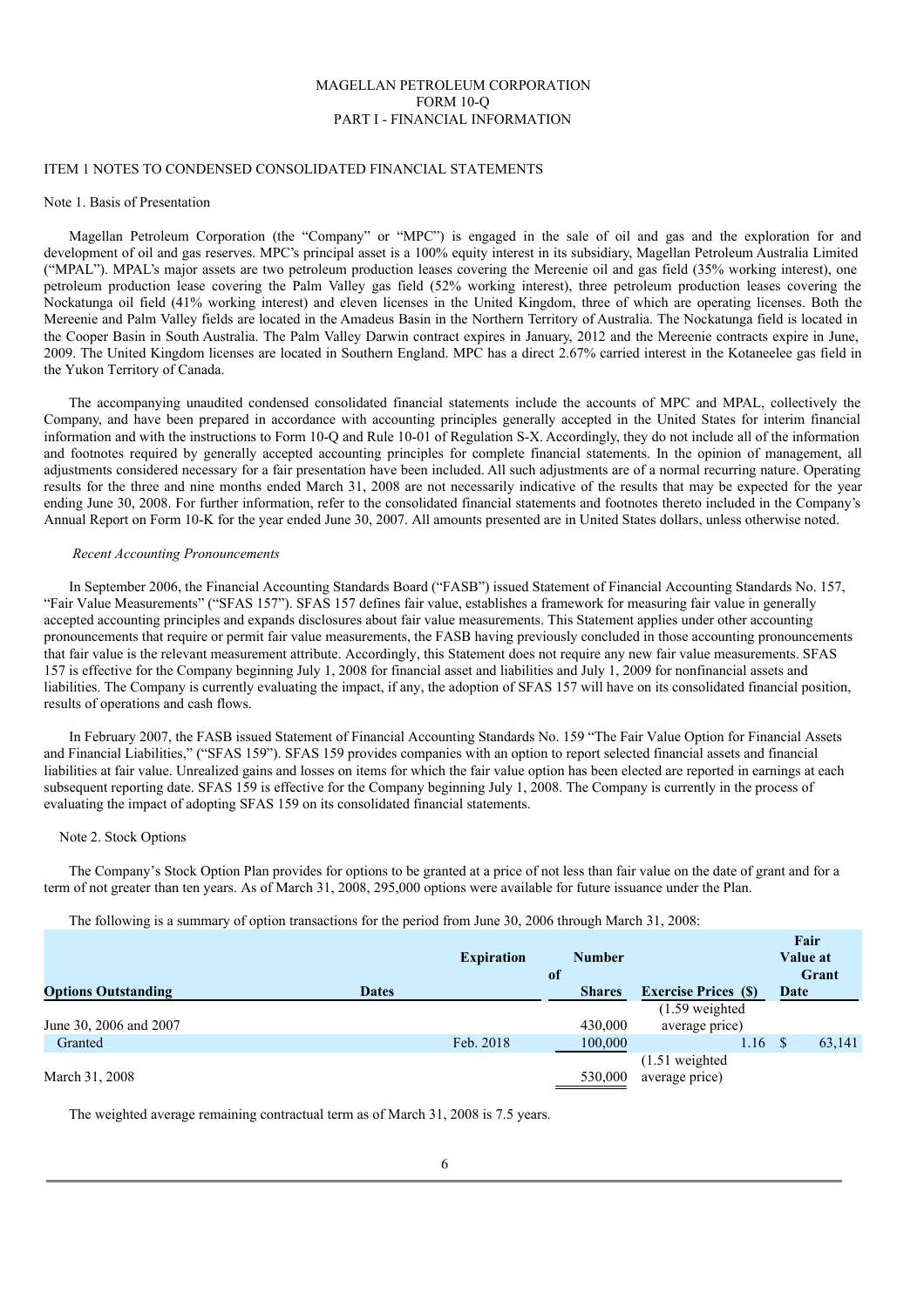#### **Summary of Options Outstanding at March 31, 2008**

|                          | <b>Expiration</b> |              |         |                               |  |  |  |
|--------------------------|-------------------|--------------|---------|-------------------------------|--|--|--|
|                          | <b>Dates</b>      | <b>Total</b> | Vested  | <b>Exercise</b><br>Prices(\$) |  |  |  |
| Granted fiscal year 2004 | Jul. 2014         | 30,000       | 30,000  | 1.45                          |  |  |  |
| Granted fiscal year 2006 | Nov. 2015         | 400,000      | 400,000 | 1.60                          |  |  |  |
| Granted fiscal year 2008 | Feb. 2018         | 100.000      | 100.000 | 1.16                          |  |  |  |

All of the options have been granted with an exercise price equal to the fair market valueof the Company's stock at the date of grant. Upon exercise of options, the excess of the proceeds over the par value of the shares issued is credited to capital in excess of par value. For the three months ended March 31, 2008 and 2007, the Company recorded stock-based compensation expense for the cost of stock options of \$63,141 and \$2,475 (or \$.00 per basic and diluted share), respectively. Vested options are exercisable during non black out periods. This expense has no effect on cash flow. As of March 31, 2008, there was \$0 of total unrecognized compensation costs related to stock options.

The Company determined the fair value of the options at the date of grant using the Black-Scholes option pricing model. Option valuation models require the input of highly subjective assumptions including the expected stock price volatility. The assumptions used to value the Company's grants on February 18, 2008 were as follows:

| Risk free interest rate                         |       | $3.20\%$ |
|-------------------------------------------------|-------|----------|
|                                                 |       | 10       |
| Expected life                                   | years |          |
| Expected volatility (based on historical price) |       | .61      |
| Expected dividend                               |       |          |

The expected life of the options granted on February 18, 2008 was determined under the "simplified" method described in SEC Staff Accounting Bulletin ("SAB") No. 107.

#### Note 3. Comprehensive Income (Loss)

Total comprehensive income (loss) during the three and nine month periods ended March 31, 2008 and 2007 was as follows:

|                                             | <b>THREE MONTHS</b><br><b>ENDED</b><br><b>MARCH 31,</b> |           | <b>NINE MONTHS ENDED</b><br><b>MARCH 31,</b>       |           |                                                         |
|---------------------------------------------|---------------------------------------------------------|-----------|----------------------------------------------------|-----------|---------------------------------------------------------|
|                                             | 2008                                                    | 2007      | 2008                                               | 2007      | <b>ACCUMULATED OTHER COMPREHENSIVE</b><br><b>INCOME</b> |
| Balance at June 30, 2007                    |                                                         |           |                                                    |           | 4,372,626                                               |
| Net income (loss)                           | $$1,688,443$ \;                                         |           | 285,927 \$ (7,594,510) \$ 1,308,156                |           |                                                         |
| Foreign currency<br>translation adjustments | 2,719,950                                               | 1,349,791 | 4,874,560                                          | 5,136,379 | 4,874,560                                               |
| Total comprehensive<br>income (loss)        |                                                         |           | 4,408,393 \$ 1,635,718 \$ (2,719,950) \$ 6,444,535 |           |                                                         |
| Balance at March 31, 2008                   |                                                         |           |                                                    |           | 9.247.186                                               |

Note 4. Earnings (Loss) per Share

Earnings per common share are based upon the weighted average number of common and common equivalent shares outstanding during the period. The only reconciling item in the calculation of diluted EPS is the dilutive effect of stock options which were computed using the treasury stock method. On February 18, 2008, the Company issued 100,000 stock options with an exercise price of \$1.16. The options vested in full upon issuance and will expire on February 18, 2018.

For the nine month period ended March 31, 2008, the Company had 100,000 outstanding options that were issued that had a strike price below the average stock price for the period and resulted in 1,695 incremental diluted shares for the respective period. Since the Company incurred a loss from operations, the incremental shares are anti-dilutive.

For the three month period ended March 31, 2008, the Company 's 530,000 stock options issued were anti-dilutive because the strike price was below the average stock price for the period. Accordingly, there were no other dilutive items for the respective period.

During the three and nine month periods ended March 31, 2007, the Company did not issue any stock options. At March 31, 2007, the Company did not have any stock options that were issued that had a stock price below the average stock price for the period. Accordingly, there were no other dilutive items at March 31, 2007.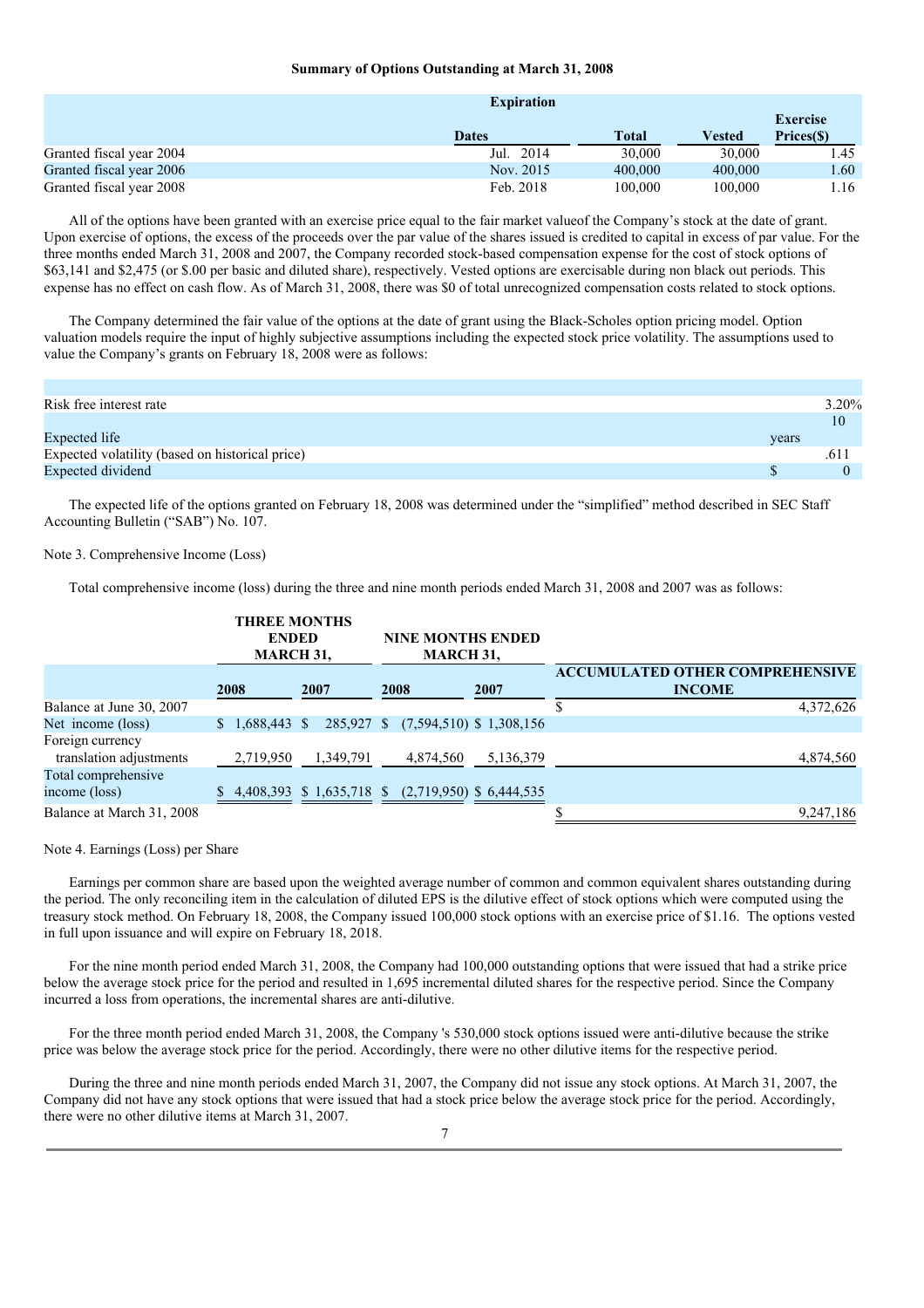#### Note 5. Segment Information

The Company has two reportable segments, MPC and its wholly owned subsidiary, MPAL. The Company's chief operating decision maker is Daniel J. Samela (President, Chief Executive Officer and Chief Accounting and Financial Officer) who reviews the results of the MPC and MPAL businesses on a regular basis. MPC and MPAL both engage in business activities from which it may earn revenues and incur expenses. MPAL and its subsidiaries are considered one segment. Although there is discreet information available below the MPAL level, their products and services, production processes, market distribution and customers are similar in nature. In addition, MPAL has a management team which focuses on drilling efforts, capital expenditures and other operational activities.

Segment information (in thousands) for the Company's two operating segments is as follows:

|                                | <b>THREE MONTHS</b><br><b>ENDED</b><br><b>MARCH 31,</b> |       |      |            |      | <b>NINE MONTHS</b><br><b>ENDED</b><br><b>MARCH 31,</b> |      |               |  |
|--------------------------------|---------------------------------------------------------|-------|------|------------|------|--------------------------------------------------------|------|---------------|--|
|                                | 2008                                                    |       | 2007 |            | 2008 |                                                        | 2007 |               |  |
| Revenues:                      |                                                         |       |      |            |      |                                                        |      |               |  |
| <b>MPC</b>                     | \$                                                      | 60    | S    |            | S    | 151                                                    | S    | $\mathcal{L}$ |  |
| <b>MPAL</b>                    |                                                         | 9,476 |      | 6,849      |      | 29,081                                                 |      | 22,084        |  |
| Total consolidated revenues    |                                                         | 9,536 |      | 6,849      |      | 29,232                                                 |      | 22,086        |  |
| Net income(loss):              |                                                         |       |      |            |      |                                                        |      |               |  |
| <b>MPC</b>                     | \$                                                      | (515) | - \$ | $(375)$ \$ |      | (1,659)                                                | - \$ | (1,230)       |  |
| <b>MPAL</b>                    |                                                         | 2,203 |      | 661        |      | (5,936)                                                |      | 2,538         |  |
| Consolidated net income (loss) |                                                         | 1,688 |      | 286        |      | (7, 595)                                               |      | 1,308         |  |

#### Note 6. Exploration and Dry Hole Costs

These costs relate primarily to the exploration work being performed on MPAL's properties. During the nine months ended March 31, 2008 and 2007, the Company incurred dry hole costs of \$1,457,000 and \$2,630,688, respectively, in the Cooper Basin.

#### Note 7. Asset Retirement Obligations

A reconciliation of the Company's asset retirement obligations for the nine months ended March 31, 2008 was as follows:

| Balance at July 1, 2007   | S. | 9,456,088    |
|---------------------------|----|--------------|
| Liabilities incurred      |    |              |
| Liabilities settled       |    |              |
| Accretion expense         |    | 526,849      |
| Revisions to estimate     |    | 42,882       |
| Exchange effect           |    | 858,488      |
| Balance at March 31, 2008 |    | \$10,884,307 |

#### Note 8. Income Taxes

As previously disclosed, the Australian Taxation Office ("ATO") conducted an audit of the Australian income tax returns of MPAL and its wholly owned subsidiaries for the years 1997- 2005. The ATO audit focused on certain income tax deductions claimed by Paroo Petroleum Pty. Ltd. ("PPPL"), a wholly-owned subsidiary of MPAL related to the write-off of outstanding loans made by PPPL to other entities within the MPAL group of companies. As a result of this audit, the ATO in August 2007 issued "position papers" which set forth its opinions that these previous deductions should be disallowed, resulting in additional income taxes being payable by MPAL and its subsidiaries. In the position papers, the ATO sets out its legal basis for its conclusions. The ATO indicated in its position papers that the increase in taxes arising from its proposed positions would be (Aus) \$13,392,460 plus possible interest and penalties, which could have exceeded the amount of the increased taxes asserted by the ATO.

In a comprehensive audit conducted by the ATO in the period 1992-94, the ATO concluded that PPPL was carrying on business as a money lender and accordingly, should, for taxation purposes, account for its interest income on an accrual basis rather than a cash basis. MPAL accepted this conclusion and from that point has been determining its annual Australian taxation liability on this basis (including claiming deductions for bad debts as a money lender).

Recently, the ATO has taken a more aggressive approach with respect to its views regarding income tax deductions attributable to inhouse finance companies. Since this change in approach, the ATO has commenced audits of a number of companies involving, among other issues, the appropriate treatment of bad debt deductions taken by in-house finance companies. Magellan understands that, at this time, while there have been negotiated settlements in relation to some of these audits, none of them has reached final resolution in court.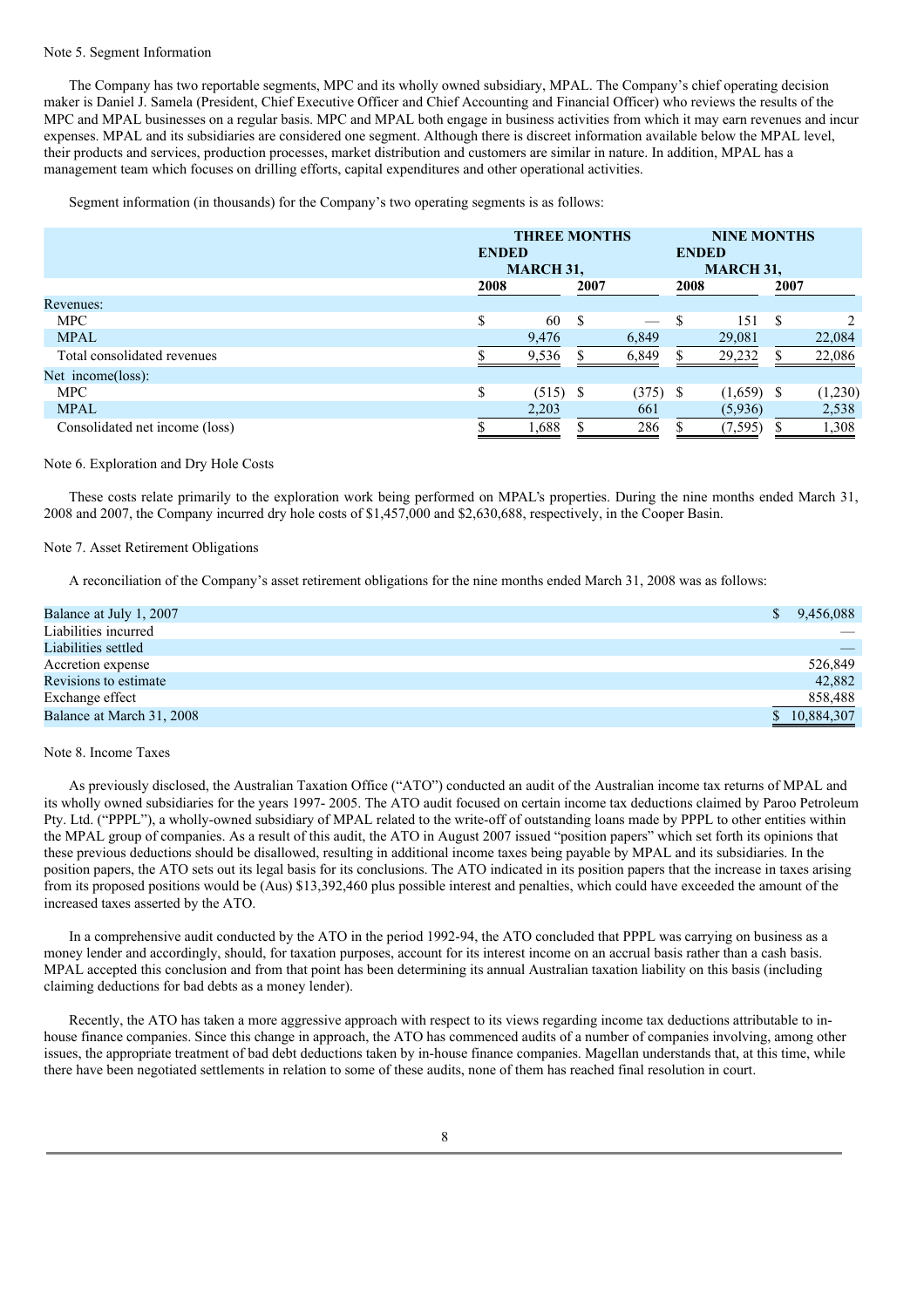Based upon the advice of Australian tax counsel, the Company and the ATO held settlement discussions concerning this matter during the quarter ended December 31, 2007. In order to avoid a protracted and costly legal battle with the ATO, diversion of company management and resources away from Company business and the possibility of significantly higher payments with a loss in court, the Company decided to settle this matter. On December 19, 2007, MPAL reached a non-binding agreement in principle to settle this dispute for an aggregate settlement payment by MPAL to the ATO of (Aus) \$14,641,994. The aggregate settlement payment was comprised of (Aus) \$10,340,796 in amended taxes and (Aus) \$4,301,198 of interest on the amended taxes. No penalties were to be assessed as part of the terms of the settlement. The agreement in principle to settle the dispute was conditioned upon MPAL and the ATO agreeing on formal terms of settlement in a binding agreement (the Deed of Settlement) which the parties agreed to negotiate and sign promptly. As further agreed by the parties, the ATO issued assessments for the agreed upon amended tax liabilities in January, 2008. Under the final terms of the Deed of Settlement signed by the parties on February 7, 2008, MPAL agreed not to object to or appeal the ATO's amended assessments. The Deed of Settlement with the ATO constitutes a complete release and extinguishment of the tax liabilities of MPAL and its subsidiaries with respect to the amended assessments and the prior bad debt deductions.

On January 21, 2008 MPAL paid (Aus) \$5,000,000 to the ATO as a deposit towards this settlement. The remaining (Aus) \$9,641,994 was paid by MPAL on February 14, 2008. As agreed upon by the parties, the matter is now closed.

Both the amended taxes and interest in the amount of (US) \$13,252,469 has been recorded as part of the income tax provision for the nine months ended March 31, 2008 (\$.31 per share).

FASB Interpretation No. 48, "Accounting for Uncertainty in Income Taxes" ("FIN 48") is an interpretation of SFAS 109 and was adopted by the Company on July 1, 2007. Under FIN 48, a company recognizes an uncertain tax position ("UTP") based on whether it is more likely than not that the UTP will be sustained upon examination by the appropriate taxing authority, including resolution of any related appeals or litigation processes, based solely on the technical merits of the position. In evaluating whether a UTP has met the more-likely-than-not recognition threshold, a company must presume that its positions will be examined by the appropriate taxing authority that has full knowledge of all relevant information. The second step of FIN 48 adoption is measurement. A UTP that meets the more-likely-than-not recognition threshold is measured to determine the amount of benefit to recognize in the financial statements. The UTP is measured at the largest amount of benefit that is greater than 50 percent likely of being realized upon ultimate settlement. A UTP is not recognized if it does not meet the more-likely-than-not threshold.

Upon the adoption of FIN 48, MPAL received a legal opinion from its Australian tax counsel that concluded that the Company would be more likely than not to sustain these deductions in court. Australian tax counsel also advised the Company that 100% of the tax benefit of these deductions is the largest amount of the benefit that would be more than 50% likely to be realized. As a result, the Company recorded no liability for this UTP prior to the settlement which was negotiated in December, 2007.

The components of the income tax (in thousands) between MPC and MPAL are as follows:

 $\frac{1}{2}$  ,  $\frac{1}{2}$  ,  $\frac{1}{2}$  ,  $\frac{1}{2}$  ,  $\frac{1}{2}$ 

|                                                                         | <b>3 MONTHS ENDED</b><br>March 31 |                |    |       |      | <b>9 MONTHS ENDED</b><br>March 31 |    |       |  |
|-------------------------------------------------------------------------|-----------------------------------|----------------|----|-------|------|-----------------------------------|----|-------|--|
|                                                                         |                                   | 2008           |    | 2007  | 2008 |                                   |    | 2007  |  |
|                                                                         |                                   |                |    |       |      |                                   |    |       |  |
| Income before income taxes                                              |                                   | 3,209          | S. | 578   | S    | 7,104                             | S. | 2,547 |  |
| Tax at $30\%$                                                           |                                   | 963            |    | 173   |      | 2,131                             |    | 764   |  |
| MPC's non Australian loss                                               |                                   | 150            |    | 108   |      | 487                               |    | 364   |  |
| Non-taxable Australian revenue                                          |                                   | (113)          |    | (113) |      | (338)                             |    | (312) |  |
| Depletion on step up basis – oil $\&$ gas properties                    |                                   | 9              |    | 108   |      | 28                                |    | 401   |  |
| Other permanent differences                                             |                                   | $\mathfrak{D}$ |    |       |      | 14                                |    | h     |  |
| ATO assessment of prior year taxes, net of interest expense benefit     |                                   | 379            |    |       |      | 12,085                            |    |       |  |
| Increase in valuation reserve for foreign (UK) exploration expenditures |                                   | 115            |    |       |      | 255                               |    |       |  |
| Australian income tax provision                                         |                                   | 1,505          |    | 276   |      | 14,662                            |    | 1,223 |  |
| MPC income tax provision(a)                                             |                                   | 15             |    | 16    |      | 37                                |    | 16    |  |
| Consolidated income tax provision                                       |                                   | 1,520          |    | 292   |      | 14,699                            |    | 1,239 |  |
| Current income tax provision                                            | ъ.                                | 2,144          | \$ | 14    | \$   | 14,803                            |    | 72    |  |
| Deferred income tax (benefit) provision                                 |                                   | (624)          |    | 278   |      | (104)                             |    | 1,167 |  |
| Income tax provision                                                    |                                   | 1,520          |    | 292   |      | 14,699                            |    | 1,239 |  |
| Effective tax rate                                                      |                                   | 47%            |    | 51%   |      | 207%                              |    | 49%   |  |

(a) MPC's income tax provisions represent the 25% Canadian withholding tax on its Kotaneelee gas field carried interest net proceeds and 10% Australian withholding tax on interest income from intercompany loans.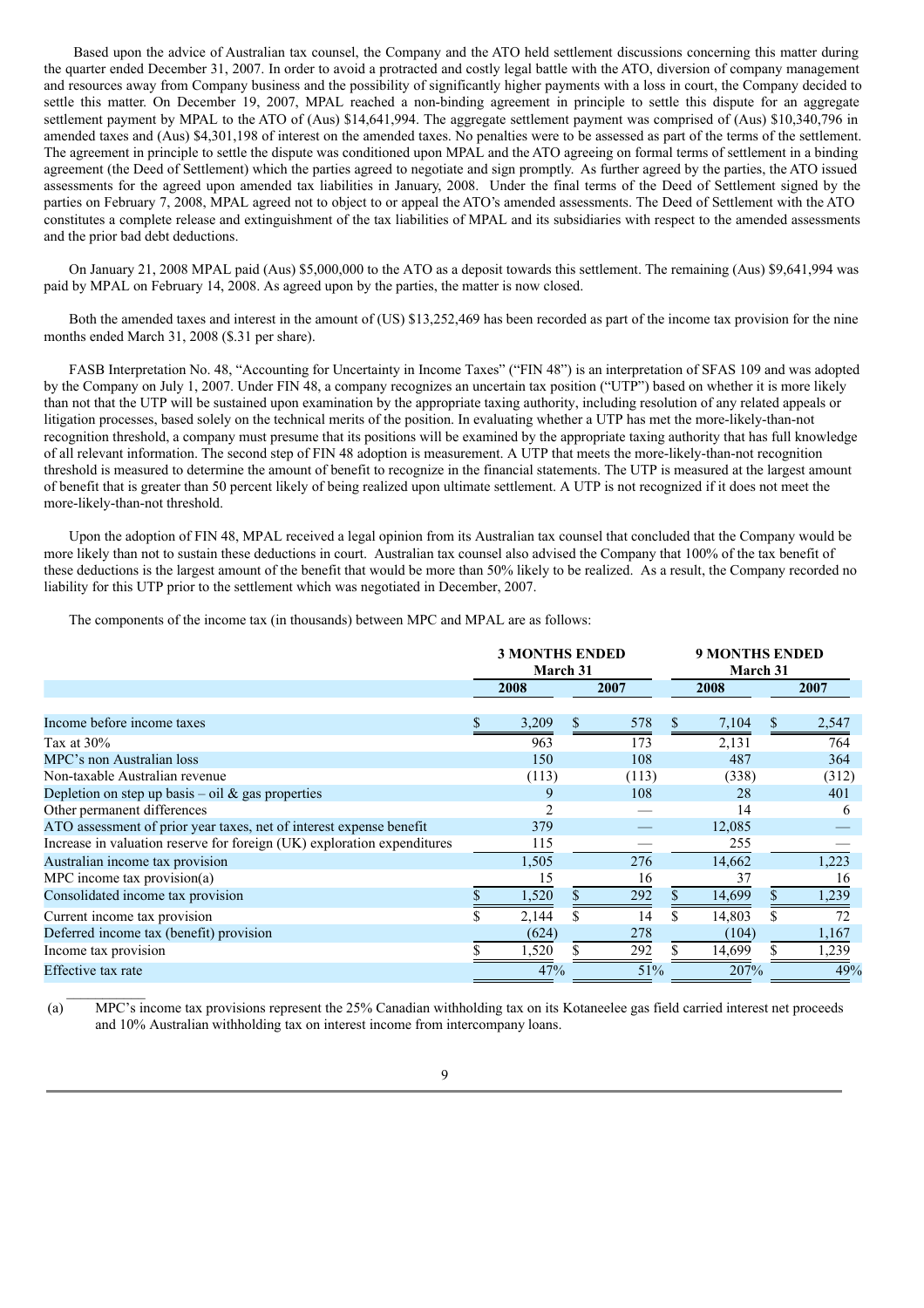The Company has made a policy election that interest and penalty costs, if incurred, will be classified as a component of the income tax provision in the Company's financial statements. The tax years that remain open and subject to examination by tax jurisdictions are fiscal 2004 to present in the United States and fiscal 1996 to present in Australia except for the issues agreed upon in the Deed of Settlement discussed above which are now closed.

#### ITEM 2 MANAGEMENT'S DISCUSSION AND ANALYSIS OF FINANCIAL CONDITION AND RESULTS OF OPERATIONS

#### FORWARD LOOKING STATEMENTS

Statements included in Management's Discussion and Analysis of Financial Condition and Results of Operations which are not historical in nature are intended to be, and are hereby identified as, forward looking statements for purposes of the "Safe Harbor" Statement under the Private Securities Litigation Reform Act of 1995. The Company cautions readers that forward looking statements are subject to certain risks and uncertainties that could cause actual results to differ materially from those indicated in the forward looking statements. The results reflect fully consolidated financial statements of MPC and MPAL. Among these risks and uncertainties are the pricing and production levels from the properties in which the Company has interests and the extent of the recoverable reserves at those properties. In addition, the Company has a large number of exploration permits and faces the risk that any wells drilled may fail to encounter hydrocarbons in commercially recoverable quantities. The Company undertakes no obligation to update or revise forward-looking statements, whether as a result of new information, future events, or otherwise.

#### CRITICAL ACCOUNTING POLICIES

#### Oil and Gas Properties

The Company follows the successful efforts method of accounting for its oil and gas operations. Under this method, the costs of successful wells, development dry holes, productive leases and permit and concession costs are capitalized and amortized on a units-ofproduction basis over the life of the related reserves. Cost centers for amortization purposes are determined on a field-by-field basis. The Company records its proportionate share in joint venture operations in the respective classifications of assets, liabilities and expenses. Unproved properties with significant acquisition costs are periodically assessed for impairment in value, with any impairment charged to expense. The successful efforts method also imposes limitations on the carrying or book value of proved oil and gas properties. Oil and gas properties are reviewed for impairment whenever events or changes in circumstances indicate that the carrying amounts may not be recoverable. The Company estimates the future undiscounted cash flows from the affected properties to determine the recoverability of carrying amounts. In general, analyses are based on proved developed reserves, except in circumstances where it is probable that additional resources will be developed and contribute to cash flows in the future. For Mereenie and Palm Valley, proved developed reserves are limited to contracted quantities. If such contracts are extended, the proved developed reserves will be increased to the lesser of the actual proved developed reserves or the contracted quantities.

Exploratory drilling costs are initially capitalized pending determination of proved reserves but are charged to expense if no proved reserves are found. Other exploration costs, including geological and geophysical expenses, leasehold expiration costs and delay rentals, are expensed as incurred. Because the Company follows the successful efforts method of accounting, the results of operations may vary materially from quarter to quarter. An active exploration program may result in greater exploration and dry hole costs.

#### Income Taxes

The Company follows Financial Accounting Standards Board ("FASB") Statement No. 109, "Accounting for Income Taxes" ("SFAS 109"), the liability method in accounting for income taxes. Under this method, deferred tax assets and liabilities are determined based on differences between the financial reporting and tax bases of assets and liabilities and are measured using the enacted tax rates and laws that will be in effect when the differences are expected to reverse. The Company records a valuation allowance for deferred tax assets when it is more likely than not that such assets will not be recovered.

FASB Interpretation No. 48, "Accounting for Uncertainty in Income Taxes" ("FIN 48") is an interpretation of SFAS 109 and was adopted by the Company July 1, 2007. FIN 48 prescribes a comprehensive model for recognizing, measuring, presenting, and disclosing in the financial statements uncertain tax positions that the company has taken or expects to take in its tax returns. Under FIN 48, the Company is able to recognize a tax position based on whether it is more likely than not that a tax position will be sustained upon examination, including resolution of any related appeals or litigation processes, based on the technical merits of the position. In evaluating whether a tax position has met the more-likely-than-not recognition threshold, the Company has presumed that its positions will be examined by the appropriate taxing authority that has full knowledge of all relevant information. The second step of FIN 48 adoption is measurement. A tax position that meets the more-likely-than-not recognition threshold is measured to determine the amount of benefit to recognize in the

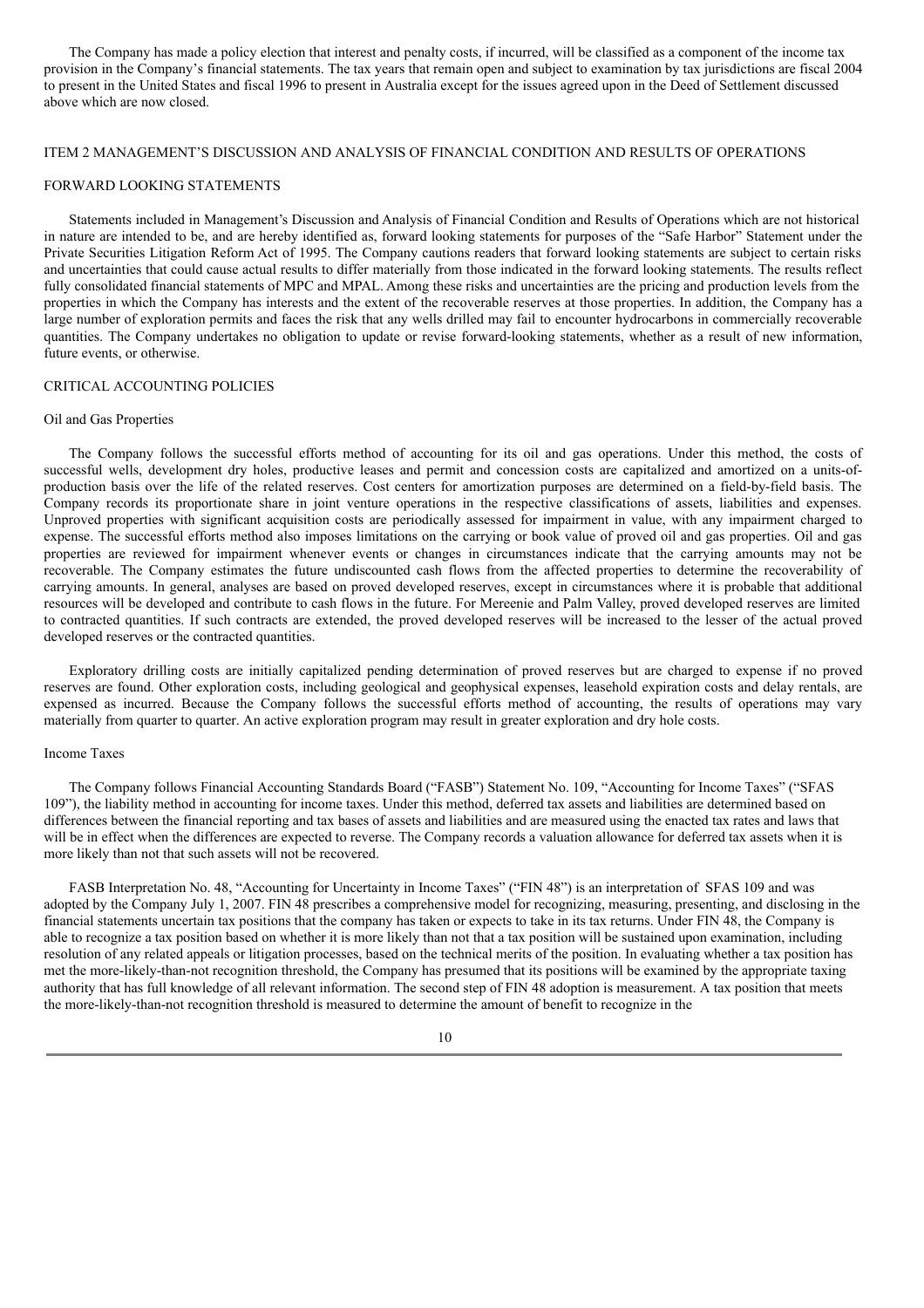financial statements. The tax position is measured at the largest amount of benefit that is greater than 50 percent likely of being realized upon ultimate settlement. An uncertain income tax position will not be recognized if it does not meet the more-likely-than-not threshold. To appropriately account for income tax matters in accordance with SFAS 109 and FIN 48, the Company is required to make significant judgments and estimates regarding the recoverability of deferred tax assets, the likelihood of the outcome of examinations of tax positions that may or may not be currently under review and potential scenarios involving settlements of such matters. Changes in these estimates could materially impact the consolidated financial statements.

#### Nondepletable Assets

At March 31, 2008 and June 30, 2007, oil and gas properties include \$6.2 million and \$14.8 million, respectively, of capitalized costs that are currently not being depleted. These amounts consist of \$1.8 million and \$1.6 million, respectively, related to PEL 106 in the Cooper Basin which were capitalized during the year ended June 30, 2006. These amounts remain capitalized because the related well has sufficient quantity of reserves to justify its completion as a producing well. Efforts are currently being made to market the gas from this well. At June 30, 2007, nondepletable assets also include \$8.8 million of costs relating to drilling in the Nockatunga field which were capitalized as well costs pending the start of production. Depletion of these costs commenced in the quarter ended September 30, 2007 when production started. In addition, as of March 31, 2008 and June 30, 2007 capitalized costs not currently being depleted include \$4.4 million associated with exploration permits and licenses in Australia and the U.K. The Company evaluates exploration permits and licenses annually or whenever events or changes in circumstances indicate that the carrying value may be impaired. The Company estimates the value of these assets based upon drilling activity, estimated cash flow and commitments.

#### Goodwill

Goodwill is not amortized. The Company evaluates goodwill for impairment annually or whenever events or changes in circumstances indicate that the carrying value may be impaired in accordance with methodologies prescribed in Statement of Financial Accounting Standards No. 142, "Goodwill and Other Intangible Assets" ("SFAS 142"). The Company estimates future cash flows to determine if any impairment has occurred. There were no indicators of impairment during the quarter ended March 31, 2008. The annual impairment test will be performed in the fourth quarter.

#### Asset Retirement Obligations

Statement of Financial Accounting Standards No. 143, "Accounting for Asset Retirement Obligations" ("SFAS 143") requires legal obligations associated with the retirement of long-lived assets to be recognized at their fair value at the time that the obligations are incurred. Upon initial recognition of a liability, that cost is capitalized as part of the related long-lived asset (oil  $\&$  gas properties) and amortized on a units-of-production basis over the life of the related reserves. Accretion expense in connection with the discounted liability is recognized over the remaining life of the related reserves.

The estimated liability is based on the future estimated cost of land reclamation, plugging the existing oil and gas wells and removing the surface facilities equipment in the Palm Valley, Mereenie, Nockatunga and the Cooper Basin fields. The liability is a discounted liability using a credit-adjusted risk-free rate on the date such liabilities are determined. A market risk premium was excluded from the estimate of asset retirement obligations because the amount was not capable of being estimated. Revisions to the liability could occur due to changes in the estimates of these costs, acquisition of additional properties and as new wells are drilled.

Estimates of future asset retirement obligations include significant management judgment and are based on projected future retirement costs, field life and estimated costs. Such costs could differ significantly when they are incurred.

#### Revenue Recognition

The Company recognizes oil and gas revenue (net of royalties) from its interests in producing wells as oil and gas is produced and sold from those wells. Oil and gas sold is not significantly different from the Company's share of production. Revenues from the purchase, sale and transportation of natural gas are recognized upon completion of the sale and when transported volumes are delivered. Other production related revenues are primarily MPAL's share of gas pipeline tariff revenues which are recorded at the time of sale. The Company records pipeline tariff revenues on a gross basis with the revenue included in other production related revenues and the remittance of such tariffs are included in production costs. Government sales taxes related to MPAL's oil and gas production revenues are collected by MPAL and remitted to the Australian government. Such amounts are excluded from revenue and expenses. Shipping and handling costs in connection with such deliveries are included in production costs. Revenue under carried interest agreements is recorded in the period when the net proceeds become receivable, measurable and collection is reasonably assured. The time when the net revenues become receivable and collection is reasonably assured depends on the terms and conditions of the relevant agreements and the practices followed by the operator. As a result, net revenues may lag the production month by one or more months.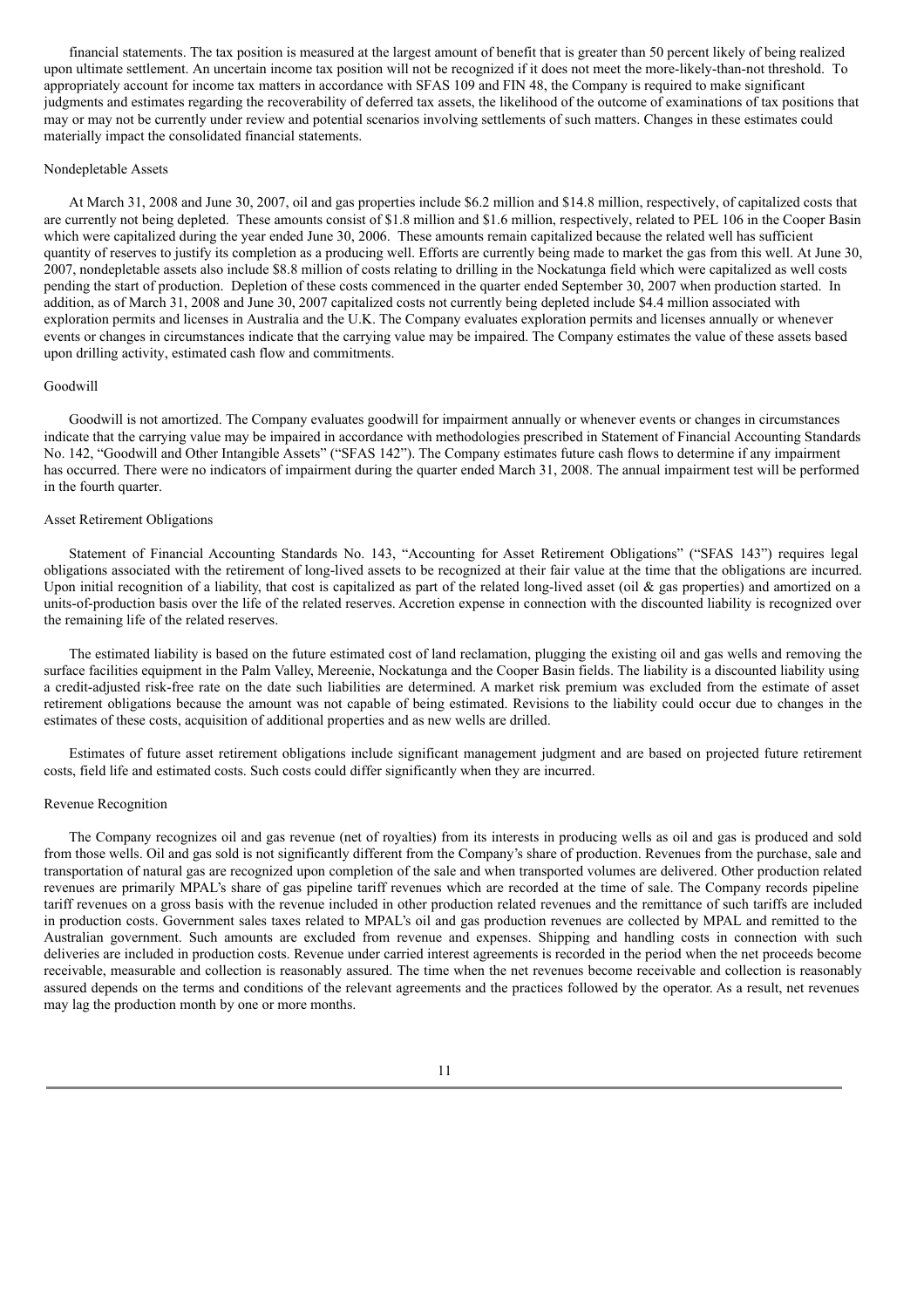#### Recent Accounting Pronouncements

In September 2006, the Financial Accounting Standards Board ("FASB") issued Statement of Financial Accounting Standards No. 157, "Fair Value Measurements" ("SFAS 157"). SFAS 157 defines fair value, establishes a framework for measuring fair value in generally accepted accounting principles and expands disclosures about fair value measurements. This Statement applies under other accounting pronouncements that require or permit fair value measurements, the FASB having previously concluded in those accounting pronouncements that fair value is the relevant measurement attribute. Accordingly, this Statement does not require any new fair value measurements. SFAS 157 is effective for the Company beginning July 1, 2008 for financial asset and liabilities and July 1, 2009 for nonfinancial assets and liabilities. The Company is currently evaluating the impact, if any, the adoption of SFAS 157 will have on its consolidated financial position, results of operations and cash flows.

In February 2007, the FASB issued Statement of Financial Accounting Standards No. 159 "The Fair Value Option for Financial Assets and Financial Liabilities," ("SFAS 159"). SFAS 159 provides companies with an option to report selected financial assets and financial liabilities at fair value. Unrealized gains and losses on items for which the fair value option has been elected are reported in earnings at each subsequent reporting date. SFAS 159 is effective for the Company beginning July 1, 2008. The Company is currently in the process of evaluating the impact of adopting SFAS 159 on its consolidated financial statements.

#### Executive Summary

MPC is engaged in the sale of oil and gas and the exploration for and development of oil and gas reserves. MPAL's major assets are two petroleum production leases covering the Mereenie oil and gas field (35% working interest), one petroleum production lease covering the Palm Valley gas field (52% working interest), and three petroleum production leases covering the Nockatunga oil fields (41% working interest). Both the Mereenie and Palm Valley fields are located in the Amadeus Basin in the Northern Territory of Australia. The Nockatunga field is located in the Cooper Basin in South Australia. Santos Ltd., a publicly owned Australian company, owns a 48% interest in the Palm Valley field, a 65% interest in the Mereenie field and a 59% interest in the Nockatunga fields. Since 2006, MPAL has refocused its exploration activities into two core areas, the Cooper Basin in onshore Australia and the Weald Basin in the onshore southern United Kingdom with an emphasis on developing a low to medium risk acreage portfolio. The Palm Valley Darwin contract expires in January, 2012 and the Mereenie contracts expire in June, 2009. MPC also has a direct 2.67% carried interest in the Kotaneelee gas field in the Yukon Territory of Canada.

#### LIQUIDITY AND CAPITAL RESOURCES

#### Consolidated

At March 31, 2008, the Company on a consolidated basis had \$25,969,118 of cash and cash equivalents and \$2,668,884 of marketable securities.

Net cash used by operations was \$2,116,384 in 2008 versus net cash provided by operations of \$13,159,465 in 2007. The decrease in cash provided by operations is primarily due to the payment of the ATO settlement (see Note 8 to the Financial Statements).

The Company invested \$4,572,513 and \$9,887,581 in oil and gas exploration and development activities during the nine months ended March 31, 2008 and 2007, respectively. The decrease was due to a reduced drilling program in 2008.

As previously disclosed the ATO conducted an audit of the Australian income tax returns of MPAL and its wholly-owned subsidiaries for the years 1997- 2005. As disclosed in Note 8 to the Financial Statements, the Company settled this matter and on January 21, 2008 MPAL paid (Aus) \$5,000,000 to the ATO as a deposit towards this settlement. The remaining (Aus) \$9,641,994 was paid by MPAL on February 14, 2008.

#### Effect of exchange rate changes

The value of the Australian dollar relative to the U.S. dollar increased 8.8% to \$.9178 at March 31, 2008, compared to a value of \$.8433 at June 30, 2007.

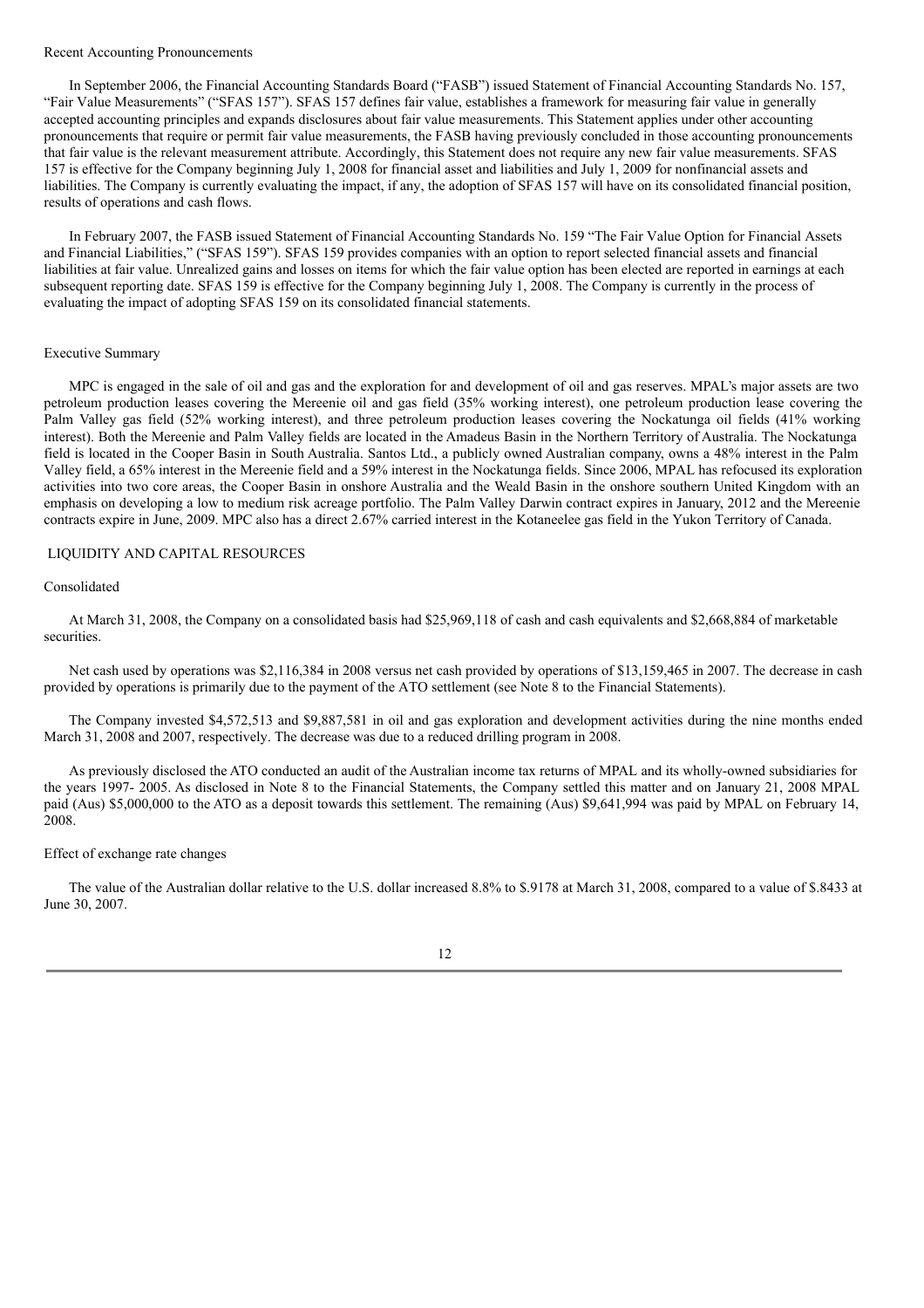#### As to MPC

At March 31, 2008, MPC, on an unconsolidated basis, had working capital of approximately \$2.3 million. Working capital is comprised of current assets less current liabilities. MPC's current cash position and its annual MPAL dividend should be adequate to meet its current and future cash requirements.

#### As to MPAL

At March 31, 2008, MPAL had working capital of approximately \$30.9 million. MPAL has budgeted approximately (Aus) \$7.2 million for specific exploration projects in fiscal year 2008 as compared to (Aus) \$3.0 million expended in the nine months ended March 31, 2008. However, the total amount to be expended may vary depending on when various projects reach the drilling phase. MPAL's current contracts for the sale of Palm Valley and Mereenie gas will expire in January, 2012 and June, 2009, respectively. Unless MPAL is able to obtain additional contracts for its remaining gas reserves or be successful in its current exploration program, its revenues will be materially reduced after 2009. The Producers (MPAL and Santos) are actively pursuing gas sales contracts for the remaining uncontracted reserves at both the Mereenie and Palm Valley gas fields in the Amadeus Basin. While opportunities exist to contract additional gas sales in the Northern Territory market after these dates, there is strong competition within the market and there are no assurances that the Amadeus producers will be able to contract for the sale of the remaining uncontracted reserves.

As previously disclosed, MPAL settled with the ATO for (Aus) \$14,641,994 (US\$13,252,469) (see Note 8 to the Financial Statements). As in the past, MPAL expects to fund its exploration costs through its cash and cash equivalents and cash flow from Australian operations. MPAL also expects that it will continue to seek partners to share its exploration costs. If MPAL's efforts to find partners are unsuccessful, it may be unable or unwilling to complete the exploration program for some of its properties.

#### OFF BALANCE SHEET ARRANGEMENTS

The Company does not use off-balance sheet arrangements such as securitization of receivables with any unconsolidated entities or other parties. The Company is exposed to oil and gas market price volatility and uses fixed pricing contracts with inflation clauses to mitigate this exposure.

The following is a summary of our consolidated contractual obligations at March 31, 2008:

|                                     |  |              |  |           | <b>PAYMENTS DUE BY PERIOD</b> |           |              |                   |              |                            |  |  |
|-------------------------------------|--|--------------|--|-----------|-------------------------------|-----------|--------------|-------------------|--------------|----------------------------|--|--|
|                                     |  |              |  |           |                               | $1 - 3$   |              | $3 - 5$           |              | <b>MORE</b><br><b>THAN</b> |  |  |
| <b>CONTRACTUAL OBLIGATIONS</b>      |  | <b>TOTAL</b> |  | 1 YEAR    | <b>YEARS</b>                  |           | <b>YEARS</b> |                   | <b>YEARS</b> |                            |  |  |
| <b>Operating Lease Obligations</b>  |  | 279,000      |  | 225,000   |                               | 54,000    |              | $\hspace{0.05cm}$ |              |                            |  |  |
| Purchase Obligations(1)             |  | 3,380,000    |  | 3,380,000 |                               |           |              |                   |              |                            |  |  |
| <b>Asset Retirement Obligations</b> |  | 10,884,000   |  | 214,000   |                               | 6,741,000 |              | 1,884,000         |              | 2,045,000                  |  |  |
| Total                               |  | 14,543,000   |  | 3,819,000 |                               | 6,795,000 |              | 1,884,000         |              | 2,045,000                  |  |  |

(1) Represents firm commitments for exploration and capital expenditures. The Company is committed to these expenditures, however some may be farmed out to third parties. Exploration contingent expenditures of \$15,284,000 which are not legally binding have been excluded from the table above and based on exploration decisions would be due as follows: \$1,158,000 (less than 1 year), \$14,126,000 (1-3 years), \$0 (3-5 years).

THREE MONTHS ENDED MARCH 31, 2008 VS. MARCH 31, 2007

#### **REVENUES**

OIL SALES INCREASED 93% in the 2008 quarter to \$4,442,241 from \$2,305,562 in 2007 because of the 21% increase in average price per barrel, the 31% increase in production due mostly to the increased revenues in the Nockatunga project and the 15.2% increase in the exchange rate discussed below. Oil unit sales (after deducting royalties) in barrels (bbls) and the average price per barrel sold during the periods indicated were as follows: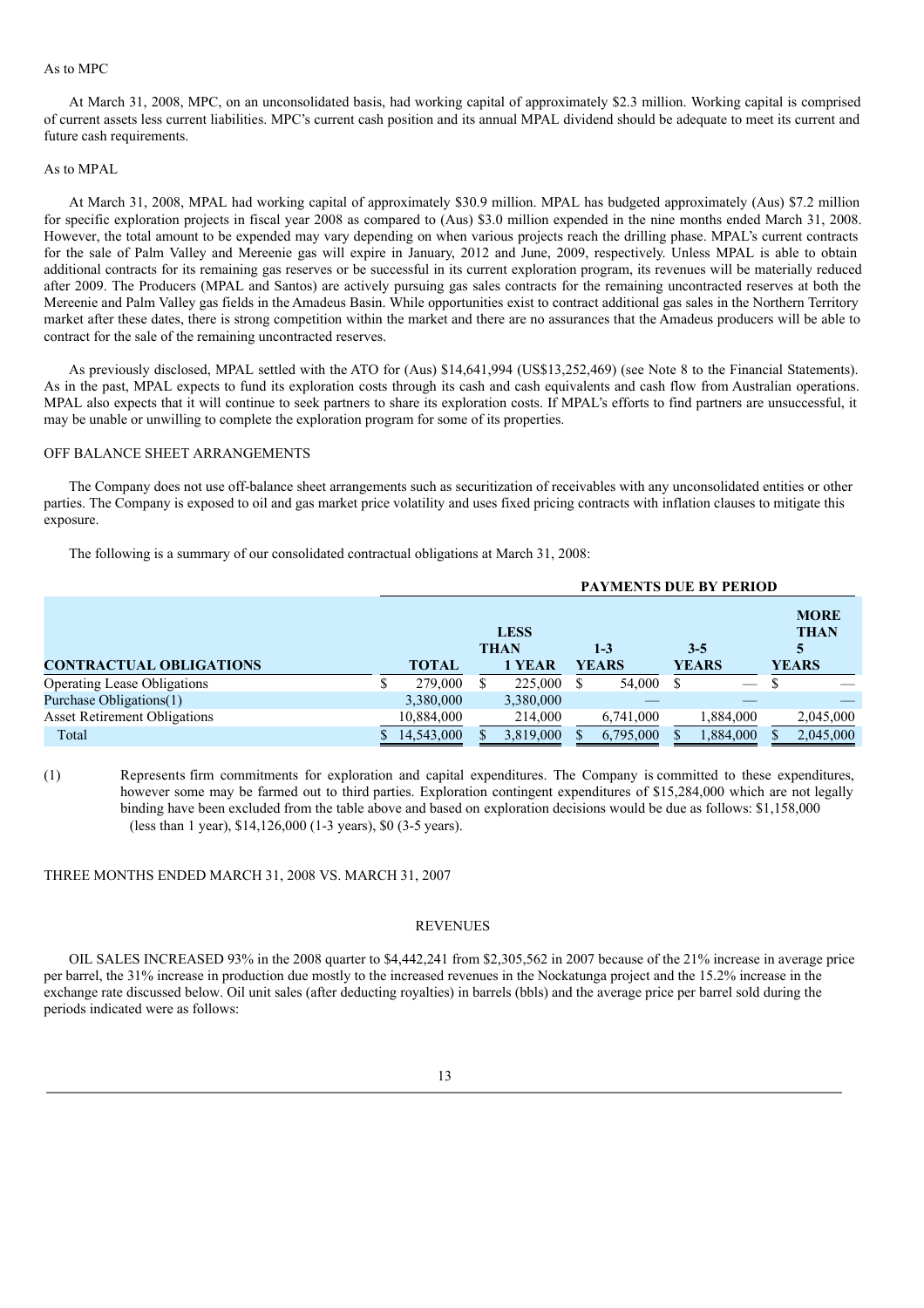|                    | <b>THREE MONTHS ENDED MARCH 31,</b> |                                            |                   |                                            |
|--------------------|-------------------------------------|--------------------------------------------|-------------------|--------------------------------------------|
|                    | <b>2008 SALES</b>                   |                                            | <b>2007 SALES</b> |                                            |
|                    | <b>BBLS</b>                         | <b>AVERAGE PRICE</b><br><b>A.S PER BBL</b> | <b>BBLS</b>       | <b>AVERAGE PRICE</b><br><b>A.S PER BBL</b> |
| Australia:         |                                     |                                            |                   |                                            |
| Mereenie field     | 23,022                              | 106.87                                     | 23,548            | 80.79                                      |
| Cooper Basin       | 1,566                               | 106.10                                     | 2,754             | 81.72                                      |
| Nockatunga project | 23,577                              | 90.15                                      | 10,538            | 82.40                                      |
| Total              | 48,165                              | 98.70                                      | 36,840            | 81.32                                      |

GAS SALES INCREASED 14% to \$4,433,188 in 2008 from \$3,879,437 in 2007 due mostly to a 2% increase in the average price per mcf and the 15.2% increase in the exchange rate discussed below partially offset by a 7% decrease in volume.

|           |              | <b>THREE MONTHS</b>                |
|-----------|--------------|------------------------------------|
|           | <b>ENDED</b> |                                    |
|           |              | <b>MARCH 31,</b>                   |
|           | 2008         | 2007                               |
| Australia | Φ            | 4,373,189<br>3,879,000             |
| Canada    |              | 59,999<br>$\overline{\phantom{a}}$ |
| Total     |              | 4,433,188<br>3,879,000             |

The volumes in billion cubic feet (bcf) (after deducting royalties) and the average price of gas per thousand cubic feet (mcf) sold during the periods indicated were as follows:

|                |                  |                   | <b>2007 SALES</b>            |  |
|----------------|------------------|-------------------|------------------------------|--|
|                |                  |                   |                              |  |
|                | A.S              |                   | A.S                          |  |
| <b>AVERAGE</b> |                  | <b>AVERAGE</b>    |                              |  |
|                | <b>PRICE PER</b> |                   | <b>PRICE PER</b>             |  |
| <b>BCF</b>     | <b>MCF</b>       | <b>BCF</b>        | <b>MCF</b>                   |  |
| .321           | 2.22             | .368              | 2.20                         |  |
| 1.097          | 3.51             | 1.164             | 3.47                         |  |
| 1.418          | 3.21             | 1.532             | 3.16                         |  |
|                |                  | <b>2008 SALES</b> | THREE MONTHS ENDED MARCH 31, |  |

#### COSTS AND EXPENSES

PRODUCTION COSTS INCREASED 17% in 2008 to \$1,801,975 from \$1,535,250 in 2007. The increase in 2008 was primarily the result of increased expenditures in the Nockatunga project due to increased production, an increase in field equipment repairs in the Mereenie project and the 15.2% increase in the exchange rate described below.

EXPLORATION AND DRY HOLE COSTS DECREASED 79% to \$334,651 in 2008 from \$1,568,280 in 2007. These costs related to the exploration work performed on MPAL's properties. The primary reason for the decrease in 2008 was the decreased drilling costs related to the Cooper Basin drilling program, partially offset by the 15.2% increase in the exchange rate described below.

DEPLETION, DEPRECIATION AND AMORTIZATION INCREASED 29% to \$2,914,218 in 2008 from \$2,267,722 in 2007. This increase resulted from the higher book values of MPAL's oil and gas properties acquired during fiscal 2006 resulting from an updated valuation at June 30, 2007, the 15.2% increase in the exchange rate described below, partially offset by lower depletion in the Mereenie and Palm Valley projects due to lower depletable costs.

AUDITING, ACCOUNTING AND LEGAL EXPENSES INCREASED 89% in 2008 to \$215,394 from \$114,106 in 2007 due to higher auditing, accounting and legal costs relating to the ATO audit and settlement and the 15.2% increase in the exchange rate described below.

ACCRETION EXPENSE INCREASED 32% to \$180,461 in 2008 from \$136,883 in 2007. This was due mostly to accretion of asset retirement obligations relating to the new wells drilled in fiscal 2007 in the Nockatunga project and the 15.2% increase in the exchange rate described below.

OTHER ADMINISTRATIVE EXPENSES INCREASED 38% to \$883,221 in 2008 from \$638,308 in 2007. This was due mostly to increased consulting costs related to the ATO audit and settlement, an increase due to the issuance of directors' stock options during the quarter, increased consulting fees relating to research and development in the UK and the 15.2% increase in the exchange rate described below.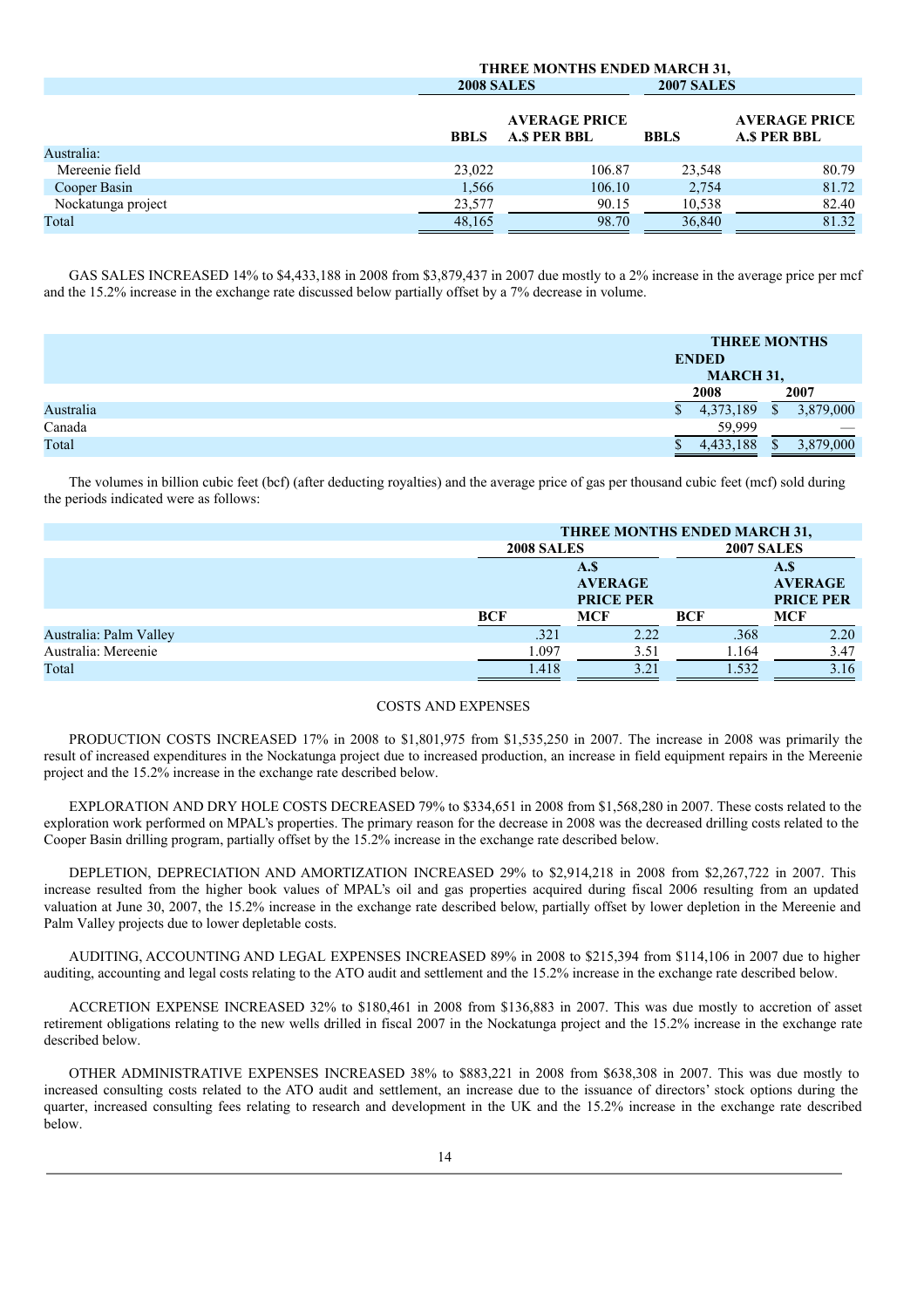INCOME TAX PROVISION INCREASED in 2008 to \$1,520,165 from \$292,274 in 2007. This is mostly due to the increase in income before taxes.

## EXCHANGE EFFECT

THE VALUE OF THE AUSTRALIAN DOLLAR RELATIVE TO THE U.S. DOLLAR INCREASED TO \$.9178 at March 31, 2008 compared to a value of \$.8767 at December 31, 2007. This resulted in a \$2,719,950 credit to the foreign currency translation adjustments account for the three months ended March 31, 2008. The average exchange rate used to translate MPAL's operations in Australia was \$.9051 for the quarter ended March 31, 2008, which was a 15.2% increase compared to the \$.7859 rate for the quarter ended March 31, 2007.

#### NINE MONTHS ENDED MARCH 31, 2008 VS. MARCH 31, 2007

#### **REVENUES**

OIL SALES INCREASED 66% in the nine months to \$14,062,782 from \$8,458,469 in 2007 because of a 25% volume increase due to increased sales in the Nockatunga project, an 18% increase in the average price per barrel sold and the 14.3% increase in the exchange rate discussed below. Oil unit sales (after deducting royalties) in barrels (bbls) and the average price per barrel sold during the periods indicated were as follows:

|                    |                   | NINE MONTHS ENDED MARCH 31, |                   |                      |
|--------------------|-------------------|-----------------------------|-------------------|----------------------|
|                    | <b>2008 SALES</b> |                             | <b>2007 SALES</b> |                      |
|                    |                   | <b>AVERAGE PRICE</b>        |                   | <b>AVERAGE PRICE</b> |
|                    | <b>BBLS</b>       | <b>A.S PER BBL</b>          | <b>BBLS</b>       | <b>A.S PER BBL</b>   |
| Australia:         |                   |                             |                   |                      |
| Mereenie field     | 73,758            | 104.48                      | 76,330            | 81.11                |
| Cooper Basin       | 4,853             | 104.25                      | 13,767            | 84.66                |
| Nockatunga project | 86,064            | 85.07                       | 41,540            | 76.08                |
| Total              | 164,675           | 94.38                       | 131.637           | 79.89                |
|                    |                   |                             |                   |                      |

GAS SALES INCREASED 12% to \$13,195,352 in 2008 from \$11,773,787 in 2007. The increase was the result of a 4% increase in price per mcf sold and the 14.3% increase in the exchange rate discussed below partially offset by a 5% decrease in volume.

|           |                  | <b>NINE MONTHS</b> |  |
|-----------|------------------|--------------------|--|
|           | <b>ENDED</b>     |                    |  |
|           |                  | <b>MARCH 31,</b>   |  |
|           | 2008             | 2007               |  |
| Australia | 13,044,626<br>\$ | 11,772,005<br>\$   |  |
| Canada    | 150,726          | 1,782              |  |
| Total     | 13, 195, 352     | ,773,787           |  |

The volumes in billion cubic feet (bcf) (after deducting royalties) and the average price of gas per thousand cubic feet (mcf) sold during the periods indicated were as follows:

| <b>MARCH 31,</b> |                |            |                          |
|------------------|----------------|------------|--------------------------|
|                  | 2008           |            | 2007                     |
|                  | <b>SALES</b>   |            | <b>SALES</b>             |
|                  | A.S            |            | A.S                      |
|                  | <b>AVERAGE</b> |            | <b>AVERAGE</b>           |
|                  | <b>PRICE</b>   |            | <b>PRICE</b>             |
|                  | <b>PER</b>     |            | <b>PER</b>               |
| <b>BCF</b>       | <b>MCF</b>     | <b>BCF</b> | <b>MCF</b>               |
| 1.007            | 2.21           | 1.149      | 2.20                     |
| 3.357            | 3.54           | 3.453      | 3.41                     |
| 4.364            | 3.23           | 4.602      | 3.10                     |
|                  |                |            | <b>NINE MONTHS ENDED</b> |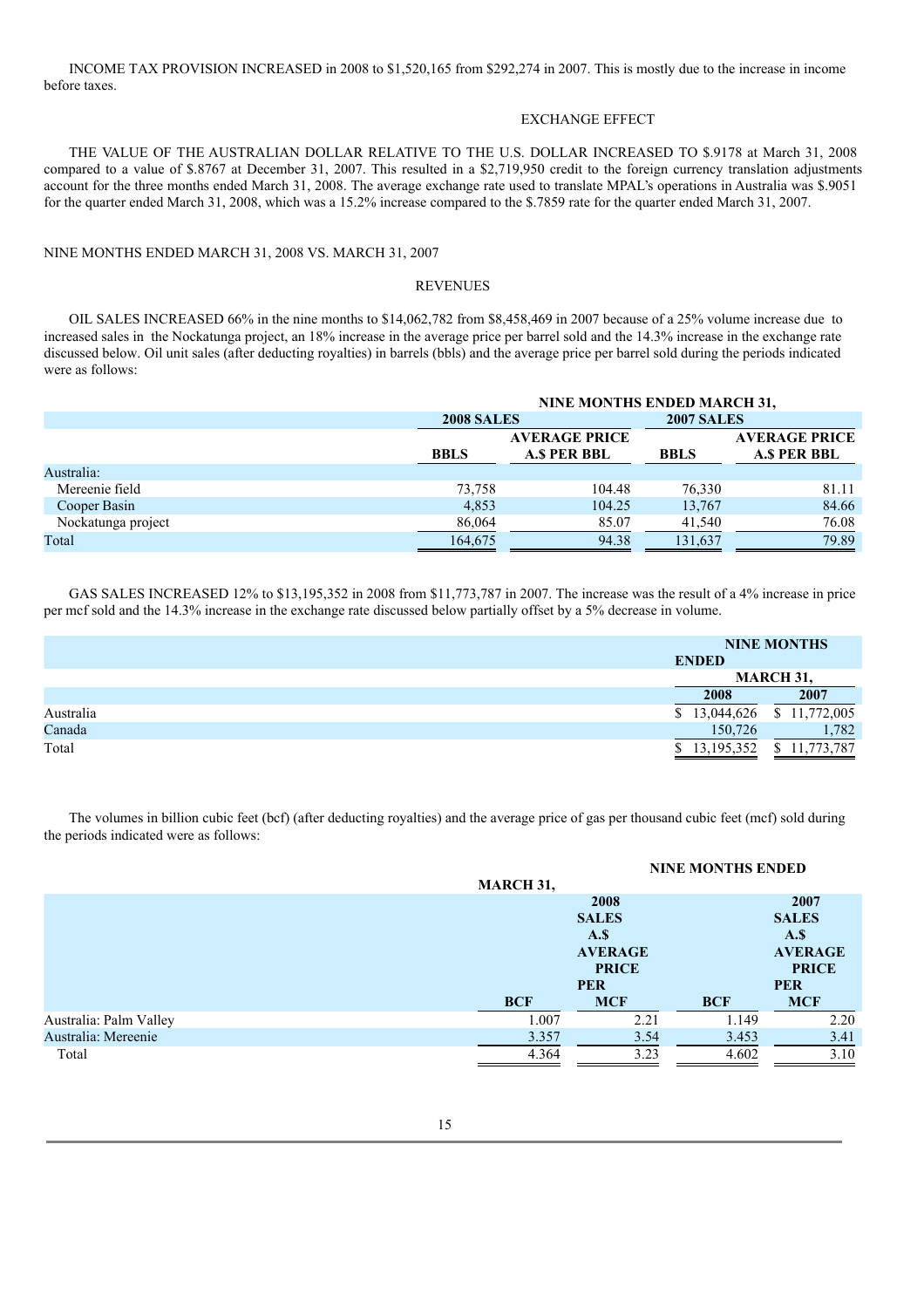#### COSTS AND EXPENSES

PRODUCTION COSTS INCREASED 25% IN 2008 to \$6,425,232 from \$5,132,656 in 2007. The increase in 2008 was primarily the result of increased expenditures in the Nockatunga project due to increased production, an increase in field equipment repairs in the Mereenie project and the 14.3% increase in the exchange rate described below.

EXPLORATION AND DRY HOLE COSTS DECREASED 32% to \$3,072,242 in 2008 from \$4,541,543 in 2007. These costs related to the exploration work performed on MPAL's properties. The primary reason for the decrease in 2008 was the decreased drilling costs related to the Cooper Basin drilling program, partially offset by the 14.3% increase in the exchange rate described below.

DEPLETION, DEPRECIATION AND AMORTIZATION INCREASED 26% to \$8,871,864 in 2008 from \$7,032,541 in 2007. This increase resulted from the higher book values of MPAL's oil and gas properties acquired during fiscal 2006 resulting from an updated valuation at June 30, 2007, increased depletion in the Nockatunga project due to increased production and expenditures, the 14.3% increase in the exchange rate described below, partially offset by lower depletion in the Mereenie and Palm Valley projects due to lower depletable costs.

AUDITING, ACCOUNTING AND LEGAL EXPENSES INCREASED 77% in 2008 to \$773,497 from \$438,115 in 2007 due to higher auditing, accounting and legal costs relating to the ATO audit and settlement and the purchase of the remaining shares of MPAL and the 14.3% increase in the exchange rate described below.

ACCRETION EXPENSE INCREASED 31% to \$526,849 in 2008 from \$403,062 in 2007. This was due mostly to accretion of asset retirement obligations relating to the new wells drilled in fiscal 2007 in the Nockatunga project and the 14.3% increase in the exchange rate described below.

OTHER ADMINISTRATIVE EXPENSES INCREASED 40% to \$2,524,866 in 2008 from \$1,806,083 in 2007. This was due mostly to increased consulting costs related to the ATO audit and settlement, an increase due to the issuance of directors' stock options, increased consulting fees relating to research and development in the UK and the 14.3% increase in the exchange rate described below.

INCOME TAX PROVISION INCREASED in 2008 to \$14,698,801 from \$1,238,958 in 2007. This was mostly due to the increase in income before taxes and the tax settlement agreed to by MPAL with the ATO regarding amended assessments for MPAL's prior years' Australian taxes (see Note 8 to the Financial Statements).

#### EXCHANGE EFFECT

THE VALUE OF THE AUSTRALIAN DOLLAR RELATIVE TO THE U.S. DOLLAR INCREASED TO \$.9178 at March 31, 2008 compared to a value of \$.8433 at June 30, 2007. This resulted in a \$4,874,560 credit to the foreign currency translation adjustments account for the nine months ended March 31, 2008. The average exchange rate used to translate MPAL's operations in Australia was \$.8809 for the nine month period ended March 31, 2008, which was a 14.3% increase compared to the \$.7710 rate for the nine month period ended March 31, 2007.

#### ITEM 3 QUANTITATIVE AND QUALITATIVE DISCLOSURE ABOUT MARKET RISK

The Company's exposure to market risk relates to fluctuations in foreign currency and world prices for crude oil, as well as market risk related to investment in marketable securities. At March 31, 2008, the carrying value of our investments in marketable securities including those classified as cash and cash equivalents was approximately \$28.6 million, which approximates the fair value of the securities. Since the Company expects to hold the investments to maturity, the maturity value should be realized. Marketable securities have not been impacted by the US credit crisis. A 10% change in the Australian foreign currency rate compared to the U.S. dollar would increase or decrease revenues and costs and expenses by \$2,923,000 and \$2,369,000, for the nine months ended March 31, 2008, respectively. For the nine month period ended March 31, 2008, oil sales represented approximately 52% of production revenues. Based on the current nine month's sales volume and revenue, a 10% change in oil price would increase or decrease oil revenues by \$1,406,000. Gas sales, which represented approximately 48% of production revenues in the current nine months, are derived primarily from the Palm Valley and Mereenie fields in the Northern Territory of Australia and the gas prices are set according to long term contracts that are subject to changes in the Australian Consumer Price Index (ACPI) for the nine months ended March 31, 2008.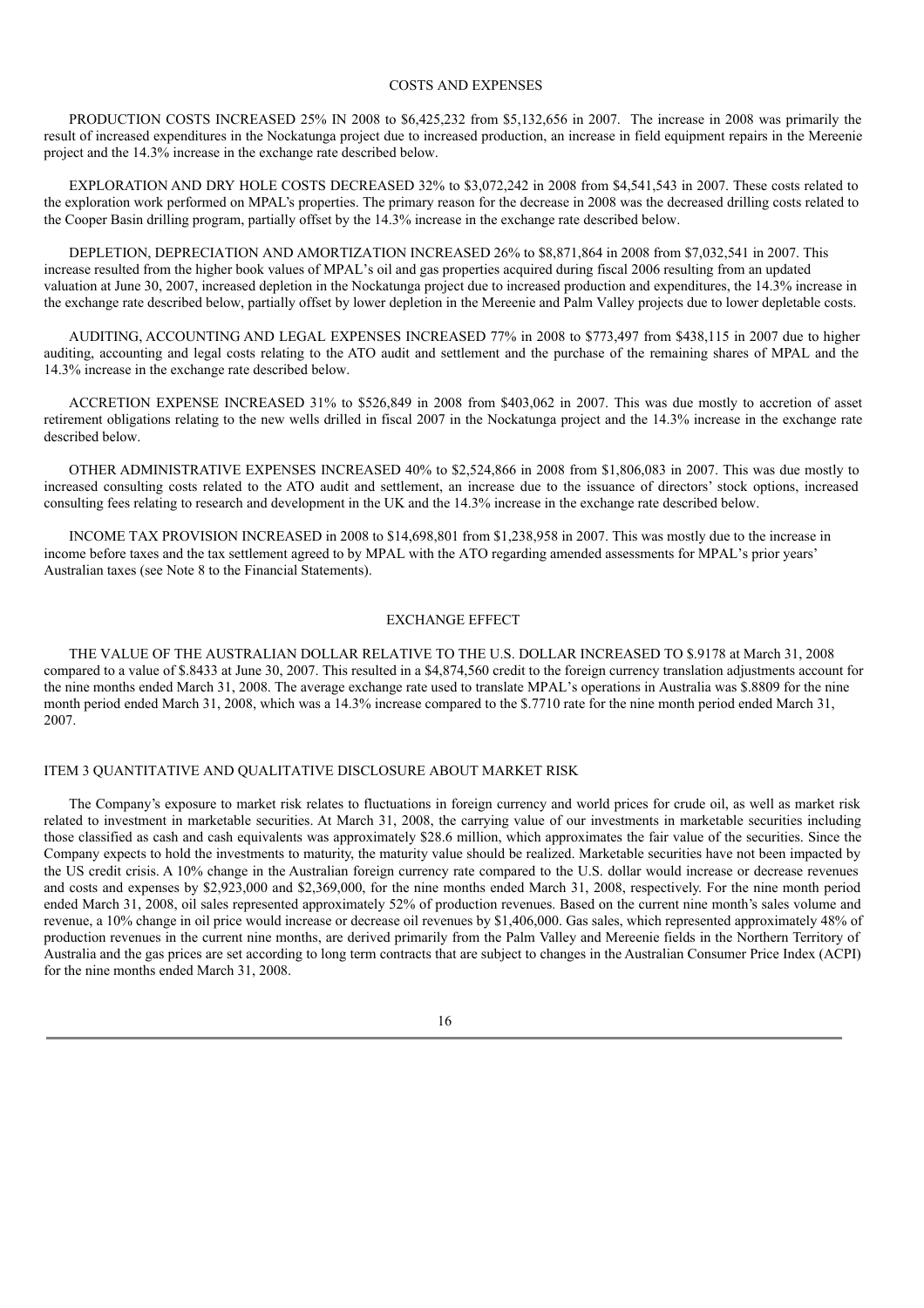#### ITEM 4 CONTROLS AND PROCEDURES

#### Disclosure Controls and Procedures

An evaluation was performed under the supervision and with the participation of the Company's management, including Daniel J. Samela, the Company's President, Chief Executive Officer and Chief Financial and Accounting Officer, of the effectiveness of the design and operation of the Company's disclosure controls and procedures (as defined in Rule 13a-15(e) and Rule 15d-15(e) promulgated under the Securities and Exchange Act of 1934) as of March 31, 2008. Based on this evaluation, the Company's President concluded that the Company's disclosure controls and procedures were effective such that the material information required to be included in the Company's SEC reports is recorded, processed, summarized and reported within the time periods specified in SEC rules and forms relating to the Company, including its consolidated subsidiaries, and the information required to be disclosed was accumulated and communicated to management as appropriate to allow timely decisions for disclosure.

## Internal Control Over Financial Reporting.

There have not been any changes in the Company's internal control over financial reporting (as such term is defined in Rules 13a-15(f) and 15d-15(f) under the Exchange Act) during the nine months ended March 31, 2008 that have materially affected, or are reasonably likely to materially affect, the Company's internal control over financial reporting.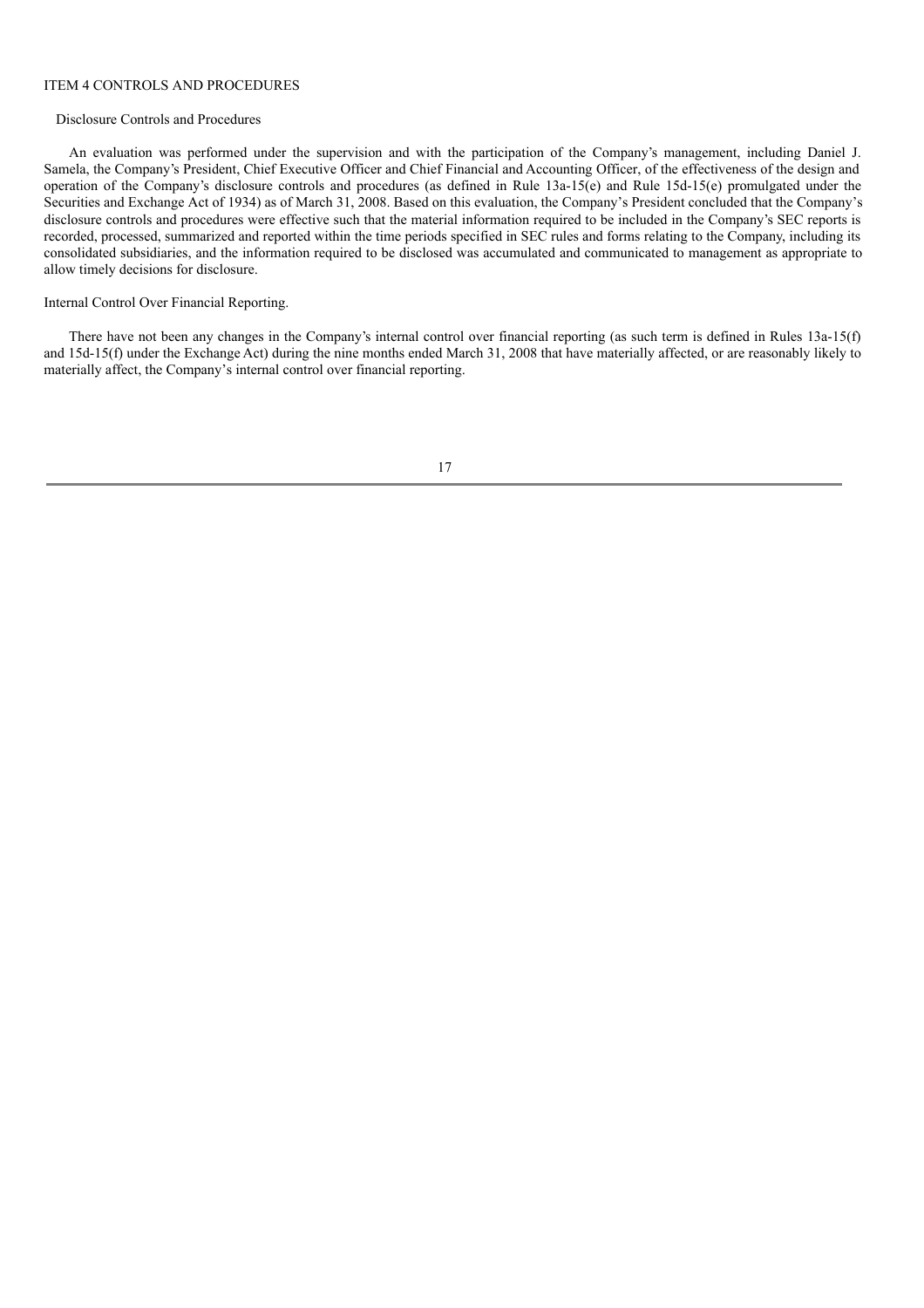#### MAGELLAN PETROLEUM CORPORATION FORM 10-Q PART II - OTHER INFORMATION MARCH 31, 2008

## ITEM 1 LEGAL PROCEEDINGS

As previously disclosed, the Australian Taxation Office ("ATO") conducted an audit of the Australian income tax returns of MPAL and its wholly owned subsidiaries for the years 1997- 2005. The ATO audit focused on certain income tax deductions claimed by Paroo Petroleum Pty. Ltd. ("PPPL"), a wholly-owned subsidiary of MPAL related to the write-off of outstanding loans made by PPPL to other entities within the MPAL group of companies. As a result of this audit, the ATO in August 2007 issued "position papers" which set forth its opinions that these previous deductions should be disallowed, resulting in additional income taxes being payable by MPAL and its subsidiaries. In the position papers, the ATO sets out its legal basis for its conclusions. The ATO indicated in its position papers that the increase in taxes arising from its proposed positions would be (Aus) \$13,392,460, plus possible interest and penalties, which could be substantial and exceed the amount of the increased taxes asserted by the ATO.

In a comprehensive audit conducted by the ATO in the period 1992-94, the ATO concluded that PPPL was carrying on business as a money lender and accordingly, should, for taxation purposes, account for its interest income on an accrual basis rather than a cash basis. MPAL accepted this conclusion and from that point has been determining its annual Australian taxation liability on this basis (including claiming deductions for bad debts as a money lender).

Recently, the ATO has taken a more aggressive approach with respect to its views regarding income tax deductions attributable to inhouse finance companies. Since this change in approach, the ATO has commenced audits of a number of companies involving, among other issues, the appropriate treatment of bad debt deductions taken by in-house finance companies. Magellan understands that, at this time, while there have been negotiated settlements in relation to some of these audits, none of them has reached final resolution in court.

Based upon the advice of Australian tax counsel, the Company and the ATO held settlement discussions concerning this matter during the quarter ended December 31, 2007. In order to avoid a protracted and costly legal battle with the ATO, diversion of company management and resources away from Company business and the possibility of significantly higher payments with a loss in court, the Company decided to settle this matter. On December 19, 2007, MPAL reached a non-binding agreement in principle to settle this dispute for an aggregate settlement payment by MPAL to the ATO of (Aus) \$14,641,994. The aggregate settlement payment was comprised of (Aus) \$10,340,796 in amended taxes and (Aus) \$4,301,198 of interest on the amended taxes. No penalties were to be assessed as part of the terms of the settlement. The agreement in principle to settle the dispute was conditioned upon MPAL and the ATO agreeing on formal terms of settlement in a binding agreement (the Deed of Settlement) which the parties agreed to negotiate and sign promptly. As further agreed by the parties, the ATO issued assessments for the agreed upon amended tax liabilities in January, 2008. Under the final terms of the Deed of Settlement signed by the parties on February 7, 2008, MPAL agreed not to object to or appeal the ATO's amended assessments. The Deed of Settlement with the ATO constitutes a complete release and extinguishment of the tax liabilities of MPAL and its subsidiaries with respect to the amended assessments and the prior bad debt deductions.

On January 21, 2008, MPAL paid (Aus) \$5,000,000 to the ATO as a deposit towards this settlement. The remaining (Aus) \$9,641,994 was paid by MPAL on February 14, 2008. As agreed upon by the parties, the matter is now closed.

#### ITEM 2 UNREGISTERED SALES OF EQUITY SECURITIES AND USE OF PROCEEDS

The following schedule sets forth the number of shares that the Company has repurchased under any of its repurchase plans for the stated periods, the cost per share of such repurchases and the number of shares that may yet be repurchased under the plans:

| Period                     | <b>Total</b><br>Number of<br><b>Shares</b><br><b>Purchased</b> | Average<br>Price<br>Paid<br>per<br><b>Share</b> | <b>Total Number of</b><br><b>Shares Purchased</b><br>as Part of Publicly<br><b>Announced Plan(1)</b> | <b>Maximum</b><br>Number of<br><b>Shares that May</b><br><b>Yet Be Purchased</b><br><b>Under Plan</b> |
|----------------------------|----------------------------------------------------------------|-------------------------------------------------|------------------------------------------------------------------------------------------------------|-------------------------------------------------------------------------------------------------------|
| January 1-31, 2008         |                                                                |                                                 |                                                                                                      | 319,150                                                                                               |
| <b>February 1-29, 2008</b> |                                                                | 0                                               |                                                                                                      | 319,150                                                                                               |
| March 1-31, 2008           |                                                                |                                                 |                                                                                                      | 319,150                                                                                               |

(1) The Company through its stock repurchase plan may purchase up to one million shares of its common stock in the open market. Through March 31, 2008, the Company had purchased 680,850 of its shares at an average price of \$1.01 per share or a total cost of approximately \$686,000, all of which shares have been cancelled.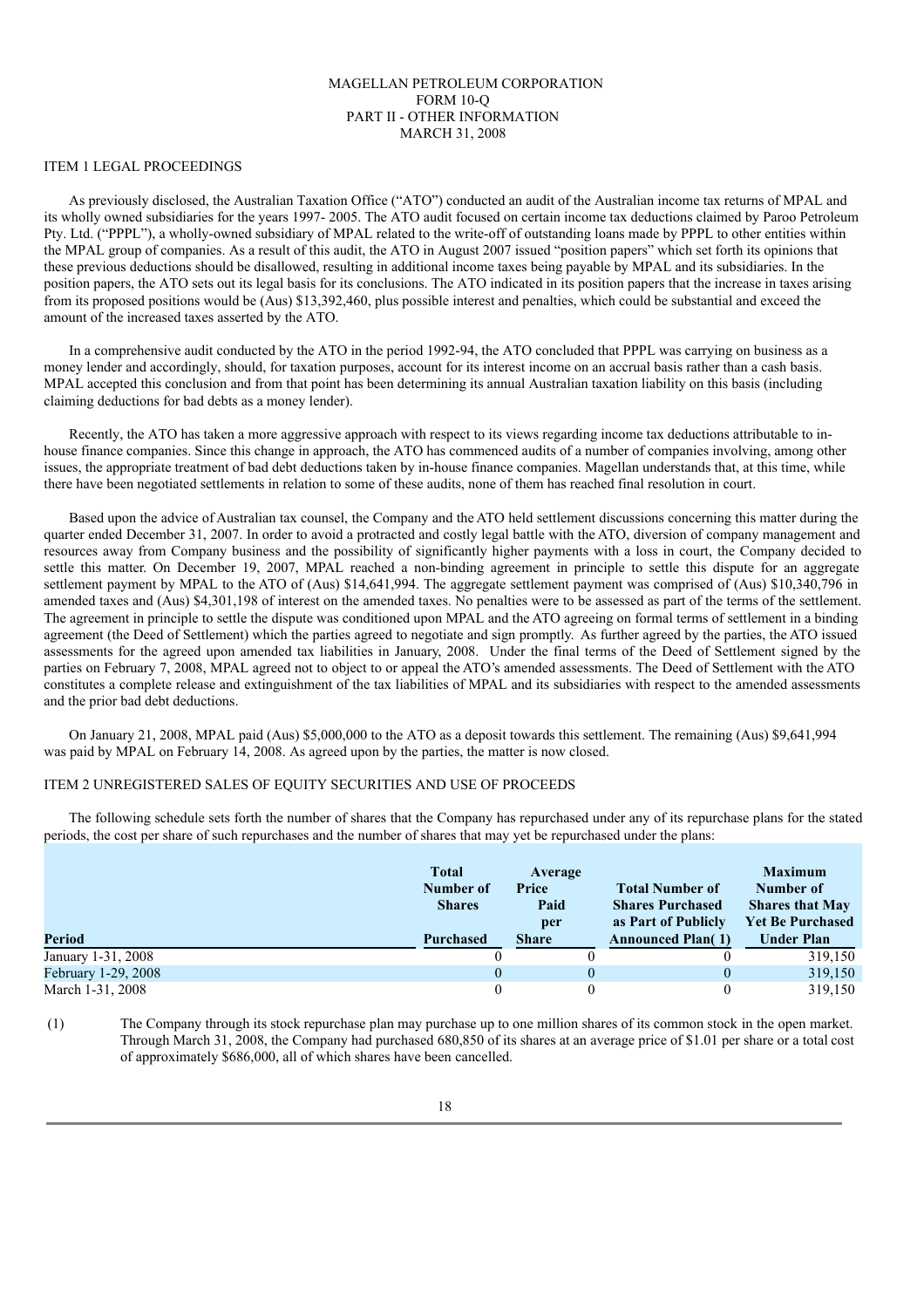#### ITEM 6 EXHIBITS

- 10.1 Deed of Settlement between Magellan Petroleum Australia Limited, Magellan Petroleum (N.T.) Pty. Ltd, Paroo Petroleum Pty. Ltd and the Commissioner of Taxation of the Commonwealth of Australia dated February 7, 2008, filed as Exhibit 10.2 to the Company's Quarterly Report on Form 10-Q for the quarter ended December 31, 2007, is incorporated herein by reference.
- 31. Rule 13a-14(a) Certifications.

Certification of Daniel J. Samela, President, Chief Executive Officer and Chief Financial and Accounting Officer, pursuant to Rule 13a-14(a) under the Securities Exchange Act of 1934, is filed herein.

32. Section 1350 Certifications.

Certification of Daniel J. Samela, President, Chief Executive Officer and Chief Financial and Accounting Officer, pursuant to 18 U.S.C. Section 1350, as adopted pursuant to Section 906 of the Sarbanes-Oxley Act of 2002, is filed herein.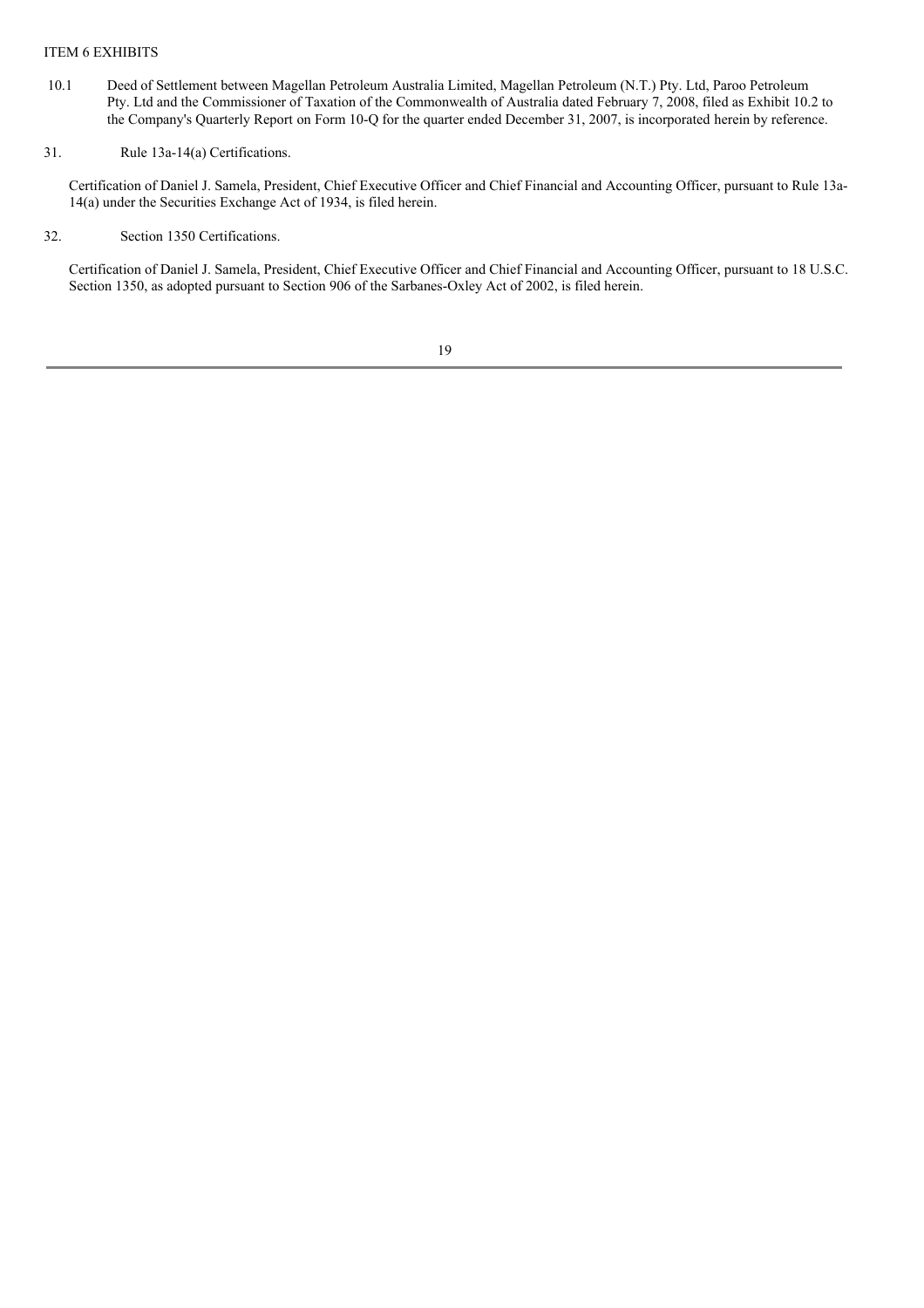#### MAGELLAN PETROLEUM CORPORATION FORM 10-Q March 31, 2008

#### SIGNATURES

Pursuant to the requirements of the Securities Exchange Act of 1934, the registrant has duly caused this report to be signed on its behalf by the undersigned thereunto duly authorized:

#### MAGELLAN PETROLEUM CORPORATION Registrant

Date: May 13, 2008 By/s/ Daniel J. Samela Daniel J. Samela, President and Chief Executive Officer, Chief Financial and Accounting Officer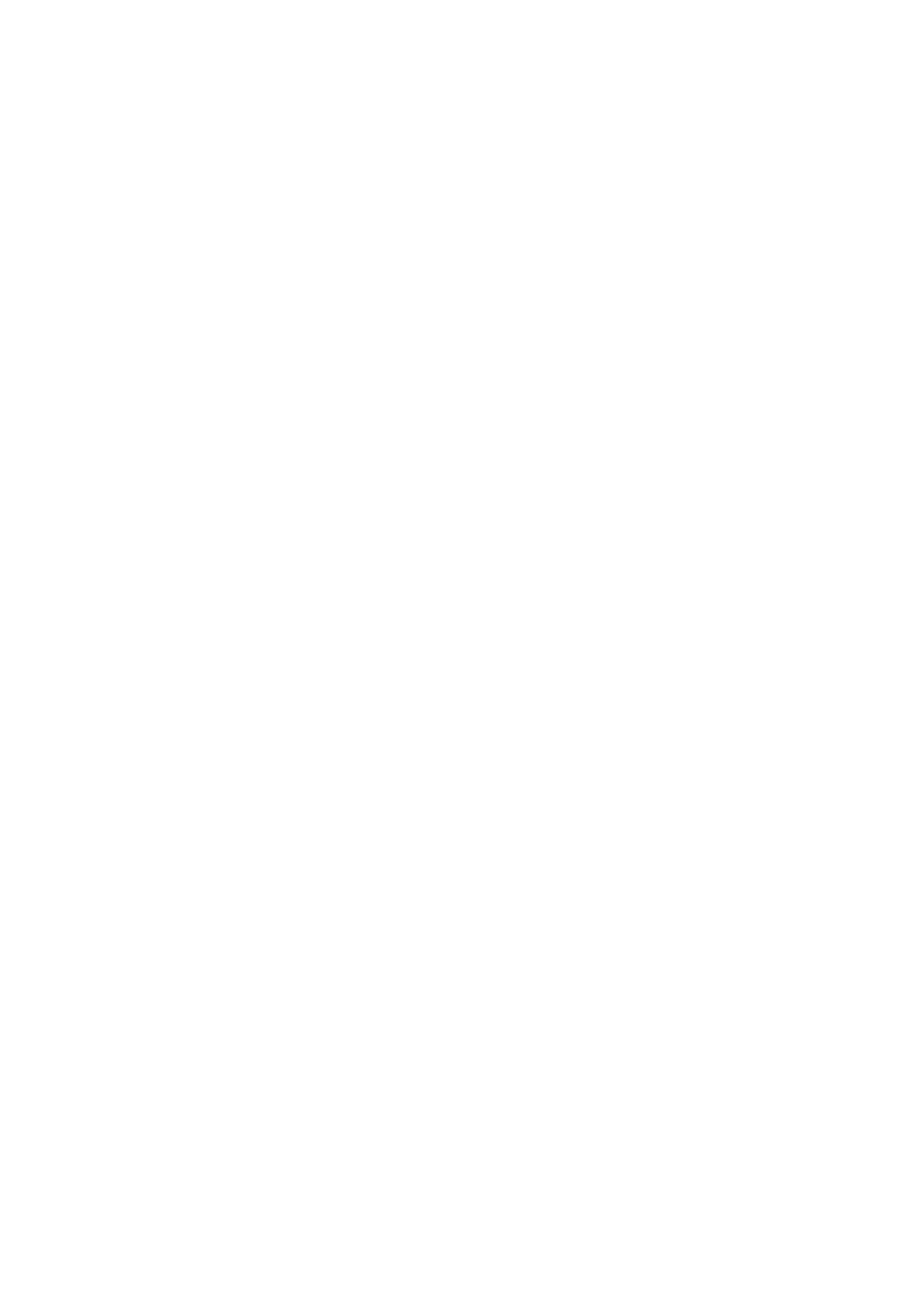#### EXHIBIT 31

#### RULE 13a-14(a) CERTIFICATIONS

I, Daniel J. Samela, certify that:

1. I have reviewed this quarterly report on Form 10-Q of Magellan Petroleum Corporation;

2. Based on my knowledge, this report does not contain any untrue statement of a material fact or omit to state a material fact necessary to make the statements made, in light of the circumstances under which such statements were made, not misleading with respect to the period covered by this report;

3. Based on my knowledge, the financial statements, and other financial information included in this report, fairly present in all material respects the financial condition, results of operations and cash flows of the registrant as of, and for, the periods presented in this report;

4. The registrant's other certifying officers and I are responsible for establishing and maintaining disclosure controls and procedures (as defined in Exchange Act Rules 13a-15(e) and 15d-15(e)) for the registrant and have:

(a) Designed such disclosure controls and procedures, or caused such disclosure controls and procedures to be designed under our supervision, to ensure that material information relating to the registrant, including its consolidated subsidiaries, is made known to us by others within those entities, particularly during the period in which this report is being prepared;

(b) [Intentionally omitted pursuant to the guidance contained in SEC Release No. 33-8238.]

(c) Evaluated the effectiveness of the registrant's disclosure controls and procedures and presented in this report our conclusions about the effectiveness of the disclosure controls and procedures, as of the end of the period covered by this report based on such evaluation; and

(d) Disclosed in this report any change in the registrant's internal control over financial reporting that occurred during the registrant's most recent fiscal quarter (the registrant's fourth fiscal quarter in the case of an annual report) that has materially affected, or is reasonably likely to materially affect, the registrant's internal control over financial reporting; and

5. The registrant's other certifying officers and I have disclosed, based on our most recent evaluation of internal control over financial reporting, to the registrant's auditors and the audit committee of the registrant's board of directors (or persons performing the equivalent functions):

(a) All significant deficiencies and material weaknesses in the design or operation of internal control over financial reporting which are reasonably likely to adversely affect the registrant's ability to record, process, summarize and report financial information; and

(b) Any fraud, whether or not material, that involves management or other employees who have a significant role in the registrant's internal control over financial reporting.

Dated: May 13, 2008 /s/ Daniel J. Samela

Daniel J. Samela President and Chief Executive Officer, Chief Financial and Accounting Officer